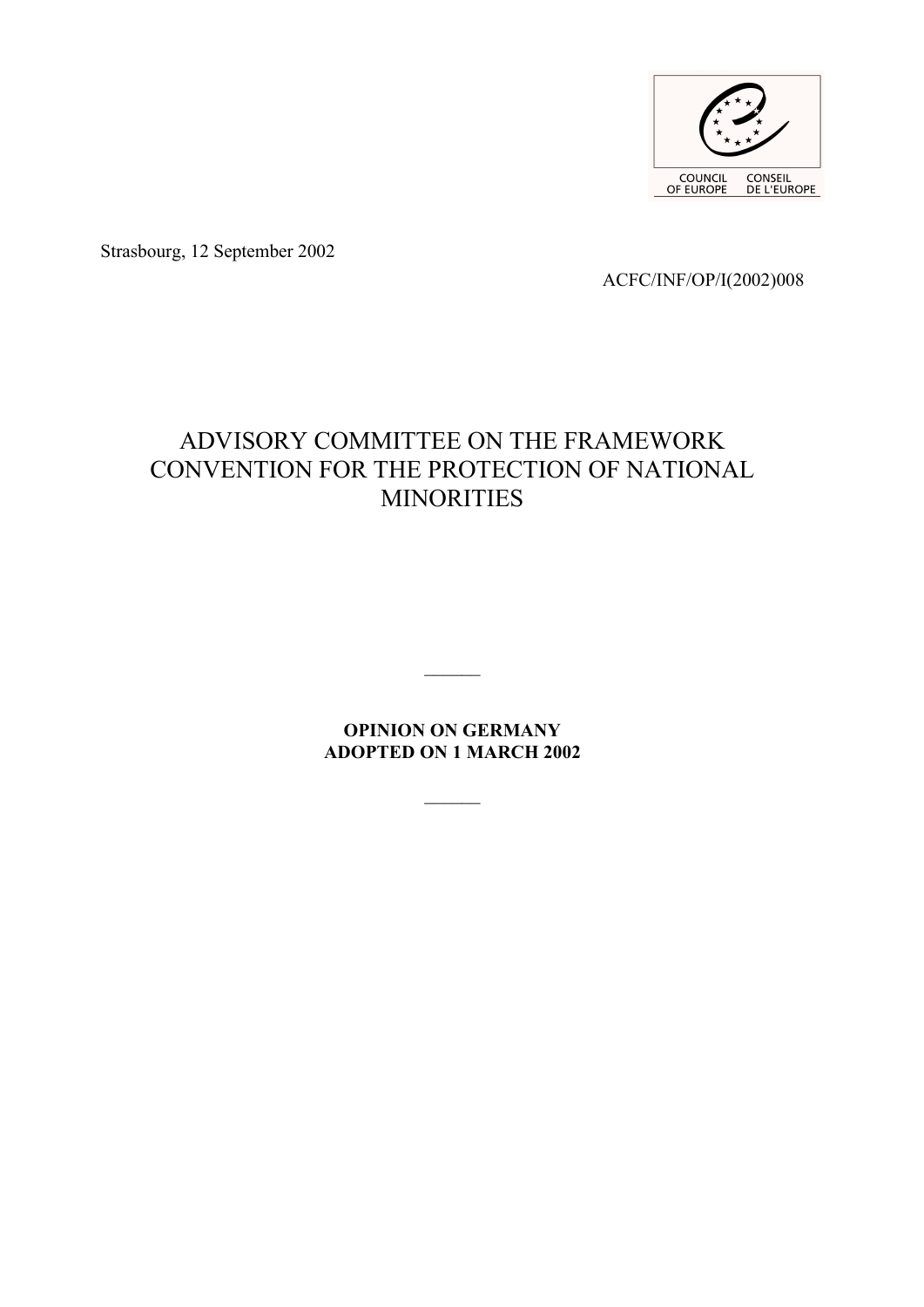Table of contents:

- I. Preparation of the current opinion
- II. General remarks
- III. Specific comments in respect of Articles 1-19
- IV. Main findings and comments of the Advisory Committee
- V. Concluding remarks

## **EXECUTIVE SUMMARY**

Following the receipt of the initial State Report of Germany on 24 February 2000 (due on 1 February 1999), the Advisory Committee commenced the examination of the State Report at its  $7<sup>th</sup>$  meeting on 6-9 June 2000. In the context of this examination, a delegation of the Advisory Committee visited Germany from 26 to 29 June 2001 in order to seek further information on the implementation of the Framework Convention from representatives of the Government as well as from NGOs and other independent sources. The Advisory Committee adopted its opinion on Germany at its 13<sup>th</sup> meeting on 1 March 2002.

As concerns the implementation of the Framework Convention, the Advisory Committee considers that Germany has made commendable efforts to support national minorities and their cultures, notably through the financial support provided by the Federal authorities and the various measures taken by the *Länder* in the fields of education, media and cultural affairs.

The Advisory Committee finds that there is scope for improvement in the media sector, in particular concerning the development of radio and television programmes for both the Danish and the Frisian minorities. The use of minority languages in relations with administrative authorities appears rather limited and there remain shortcomings in the practical implementation of existing provisions in this respect, notably in areas traditionally settled by the Sorbs.

Despite legal requirements to display topographical indications in the Sorbian language in areas traditionally inhabited by the Sorbs, the rate of changing monolingual to bilingual signs is progressing too slowly.

In the field of education, the Advisory Committee considers that the persisting threat of closure of schools providing full education in Sorbian needs to be given serious consideration so as to secure the long-term future of the historic network of Sorbian schools. The current situation of the Frisian language in the educational system also merits being reviewed in order to reinforce it.

There is deep concern about the forced dissolution of a municipality with a Sorbian identity in order to allow lignite quarrying to continue. The forced dissolution is likely to make the preservation of the Sorbian minority identity more difficult due to the population displacement involved.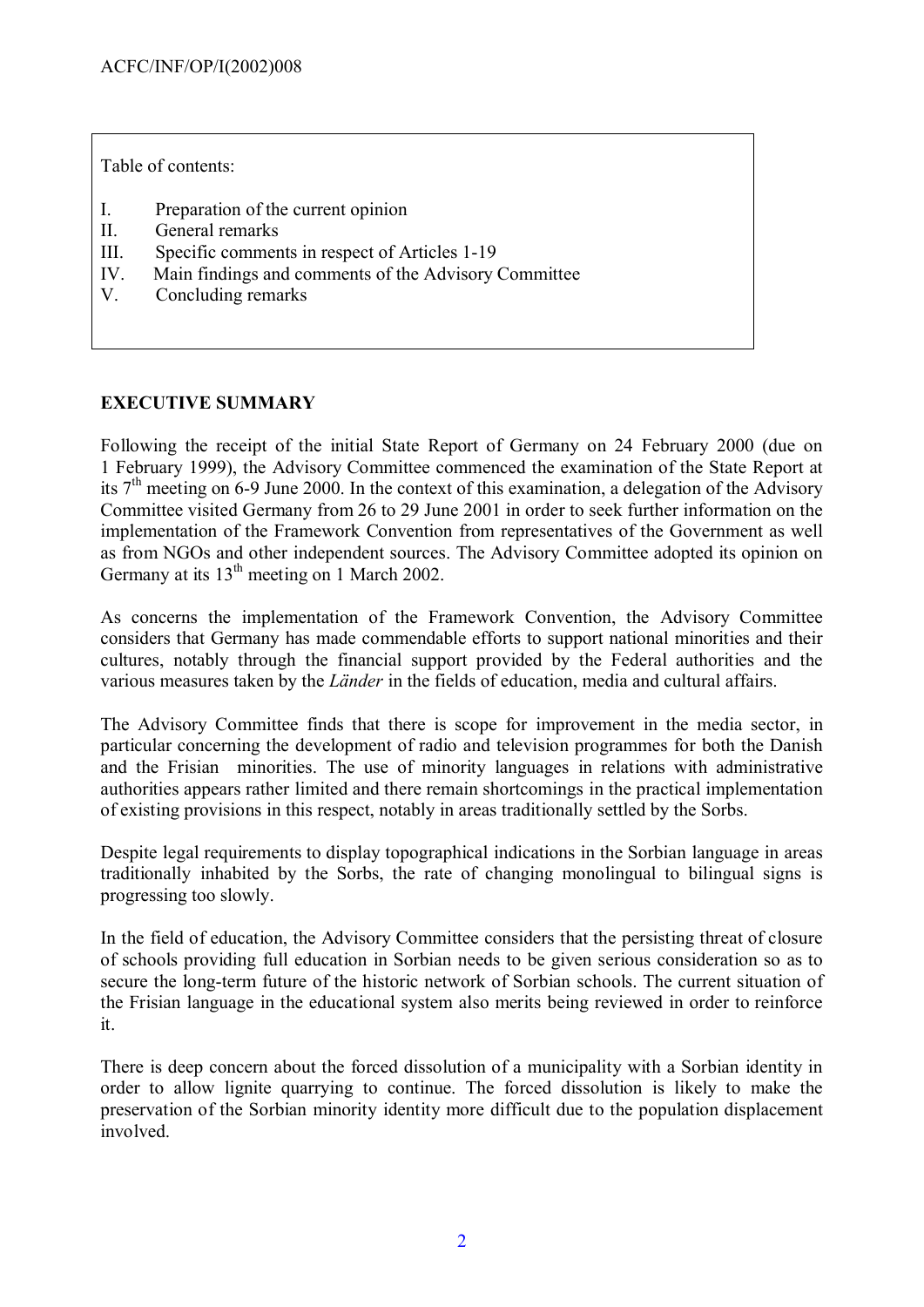Despite valuable efforts, the implementation of the Framework Convention has not been fully successful for the Roma/Sinti. It is important that the *Länder's* various methods of collecting criminal data of an ethnic nature are reviewed to ensure full compliance with the principles laid down in Article 3 of the Framework Convention. Problems persist with regard to attitudes of rejection or hostility towards persons belonging to the Roma/Sinti minority and substantial efforts are needed to ensure the effective participation of this minority particularly in cultural, social and economic life.

The Advisory Committee is of the opinion that additional efforts are needed in terms of the integration policy for immigrants, inter alia in the field of equality of opportunity in education and language promotion. It notes that children of Roma/Sinti, migrants and immigrants are overrepresented at lower secondary schools and special schools for under-achievers and correspondingly under-represented at intermediate and grammar schools. The Advisory Committee is concerned by this state of affairs and considers that this merits close attention in order to ensure that effective measures are taken to tackle these problems.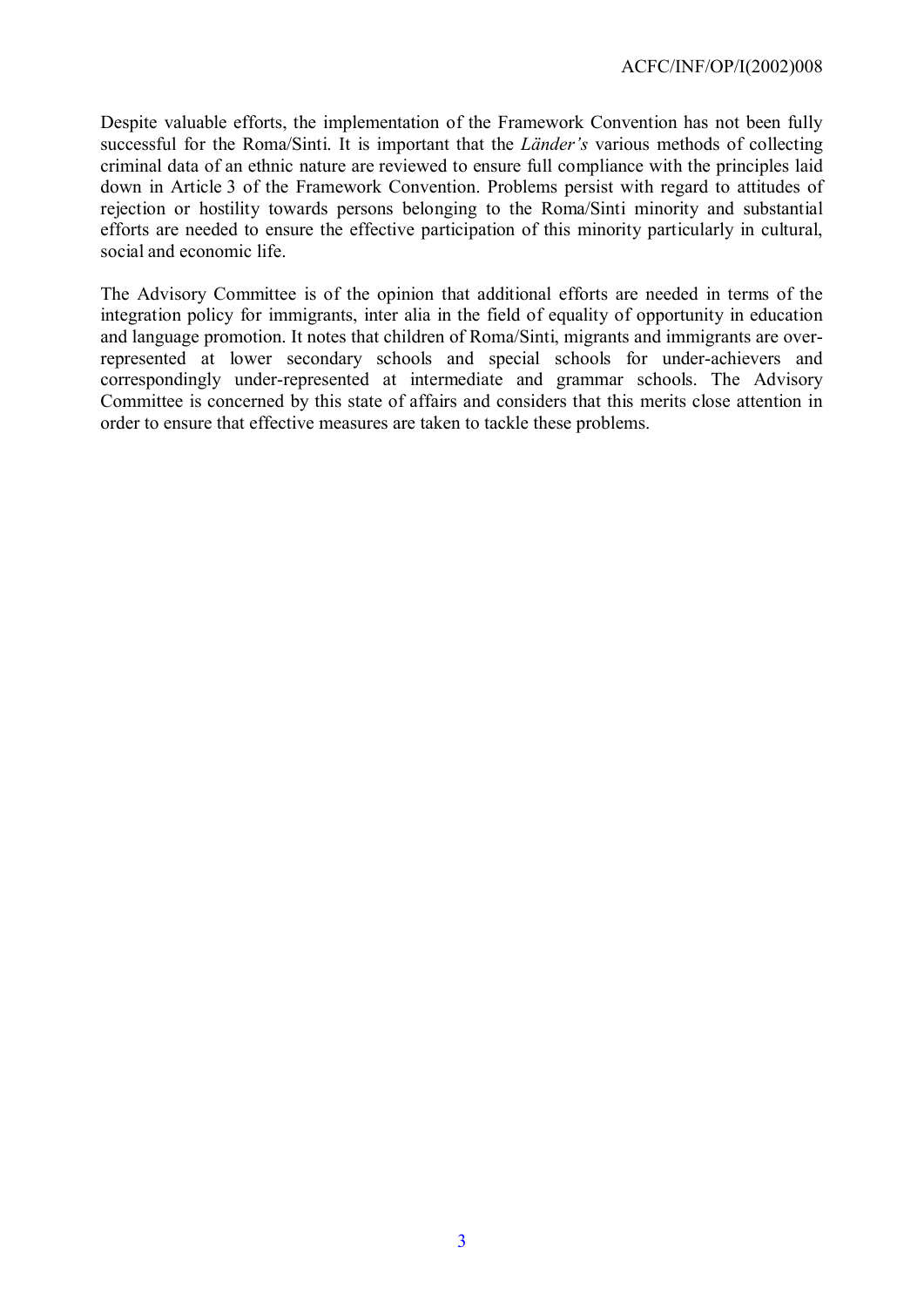#### **I. PREPARATION OF THE CURRENT OPINION**

1. Germany's initial State Report (hereinafter: the State Report), due on 1 February 1999, was received on 24 February 2000. The Advisory Committee commenced examination of the State Report at its  $7<sup>th</sup>$  meeting, on 6 - 9 June 2000.

2. In the context of this examination the Advisory Committee identified a number of points on which it wished to obtain fuller information. A questionnaire was therefore sent to the German authorities on 23 January 2001. The Government's reply to this questionnaire was received on 19 March 2001.

3. Further to an invitation from the German Government, and in accordance with rule 32 of Committee of Ministers Resolution (97) 10, a delegation of the Advisory Committee visited Germany from 26 to 29 June 2001 in order to obtain supplementary information from representatives of the Government, NGOs and other independent sources on the implementation of the Framework Convention. In preparing this opinion the Advisory Committee also consulted a range of written materials from various Council of Europe bodies, other international organisations, NGOs and other independent sources.

4. The Advisory Committee subsequently adopted this opinion at its  $13<sup>th</sup>$  meeting on [1](#page-3-0) March 2002 and decided to transmit it to the Committee of Ministers<sup>1</sup>.

5. The present opinion is submitted pursuant to Article 26 (1) of the Framework Convention, according to which, in evaluating the adequacy of the measures taken by the Parties to give effect to the principles of the Framework Convention, "the Committee of Ministers shall be assisted by an advisory committee", as well as pursuant to Rule 23 of Resolution (97) 10 of the Committee of Ministers, according to which the "Advisory Committee shall consider the state reports and shall transmit its opinion to the Committee of Ministers".

<span id="page-3-0"></span> $\overline{a}$ <sup>1</sup> The Advisory Committee decided, at its  $12<sup>th</sup>$  meeting on 30 November 2001, to introduce certain changes to the structure of its opinions. It decided to discontinue the practice of submitting "Proposals for conclusions and recommendations by the Committee of Ministers" (Section V of the earlier opinions) and to introduce a new section IV, entitled "Main findings of the Advisory Committee". The Advisory Committee also decided to submit its "Concluding remarks" in Section V instead of Section IV. These changes are effective as from 30 November 2001 and they apply to all subsequent opinions adopted in the first monitoring cycle. These changes have been made in the light of the first country-specific decisions on the implementation of the Framework Convention adopted by the Committee of Ministers in October 2001.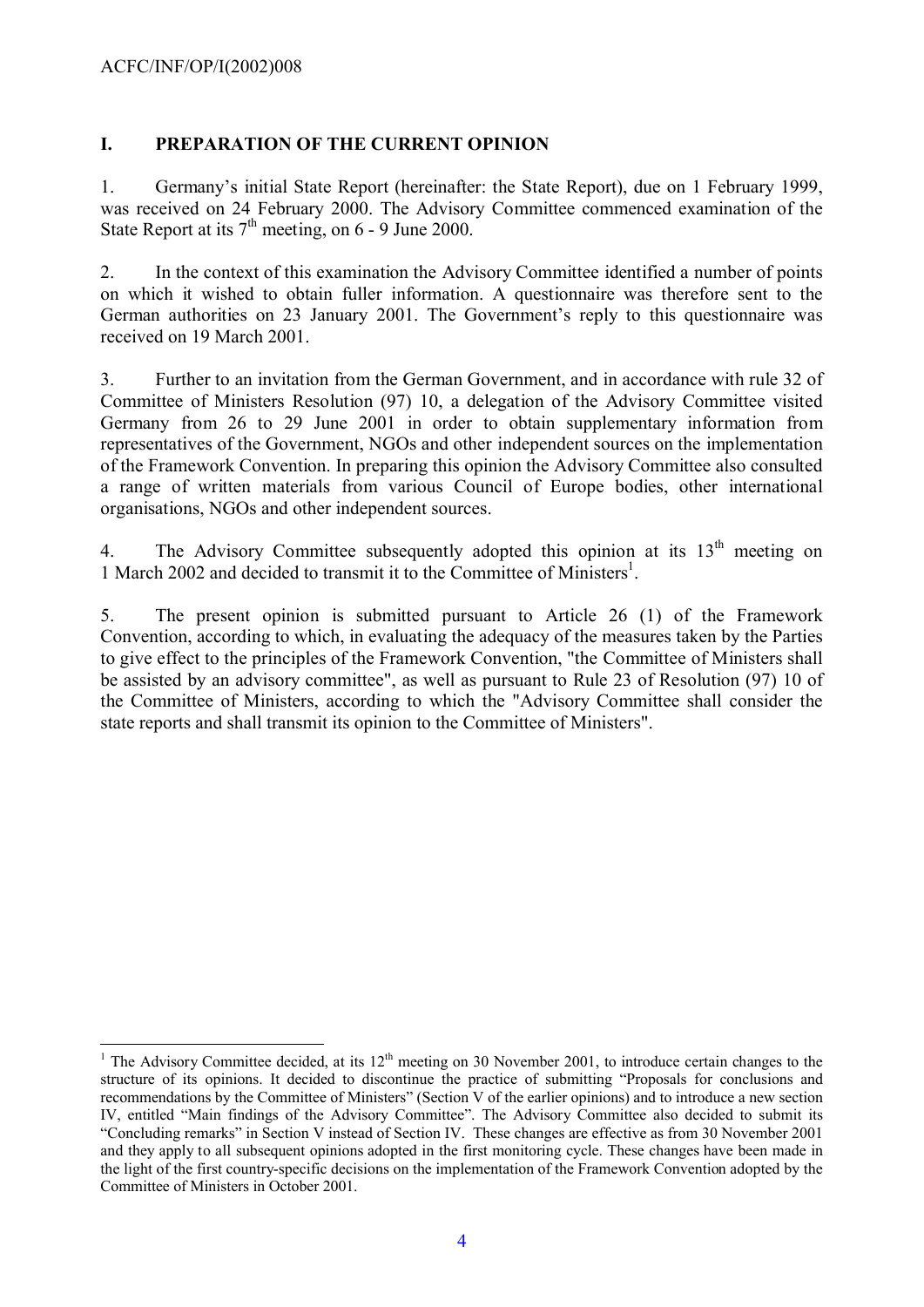## **II. GENERAL REMARKS**

6. While pointing out that the State Report was submitted approximately one year late, the Advisory Committee commends the great care taken by the German authorities to include information not only on legislation but also on relevant practice. The Advisory Committee also appreciates the fact that the State Report gives details of the differences that exist between the *Länder* in respect of legislation and practice relating to national minorities, although few figures are given on financial support provided by the Federal State and the *Länder* to organisations representing minorities.

7. The Advisory Committee obtained a fuller and clearer picture of the situation from the Government's written reply to the questionnaire and from the numerous meetings organised during the above-mentioned visit to Germany - including in the *Land* of Brandenburg and in the Free State of Saxony - particularly with representatives of national minorities. The Advisory Committee considers that the visit organised at the invitation of the German Government provided an excellent opportunity to strike up a direct dialogue with representatives of various sources.

8. The Advisory Committee welcomes the German Government's consultation of *Länder* and representatives of national minorities during the preparation of the State report and takes note of the co-operative spirit in which Germany participated in the process leading to the adoption of the present opinion. The Advisory Committee warmly welcomes the German Government's decision to organise periodical conferences with representatives of national minorities on the implementation of the Framework Convention and encourages it to continue its efforts to improve awareness of the Framework Convention, its explanatory report and the rules concerning its monitoring at the international level, including through publication and dissemination of the State Report and other relevant documents.

9. In the following part of the opinion, it is stated in respect of a number of articles that, based on the information currently at its disposal, the Advisory Committee considers that implementation of the article at issue does not give rise to any specific observations. This does not mean that adequate measures have now been taken and that efforts in this respect may be diminished or even halted. Indeed, the Advisory Committee considers that the nature of the obligations of the Framework Convention requires a sustained and continued effort by the authorities to respect the principles and achieve the goals of the Framework Convention. Furthermore, a certain state of affairs may, in the light of the recent entry into force of the Framework Convention, be considered acceptable at this stage but that need not necessarily be so in further monitoring cycles. Finally, it may be the case that issues that appear at this stage to be of relatively minor concern, prove over time to have been underestimated.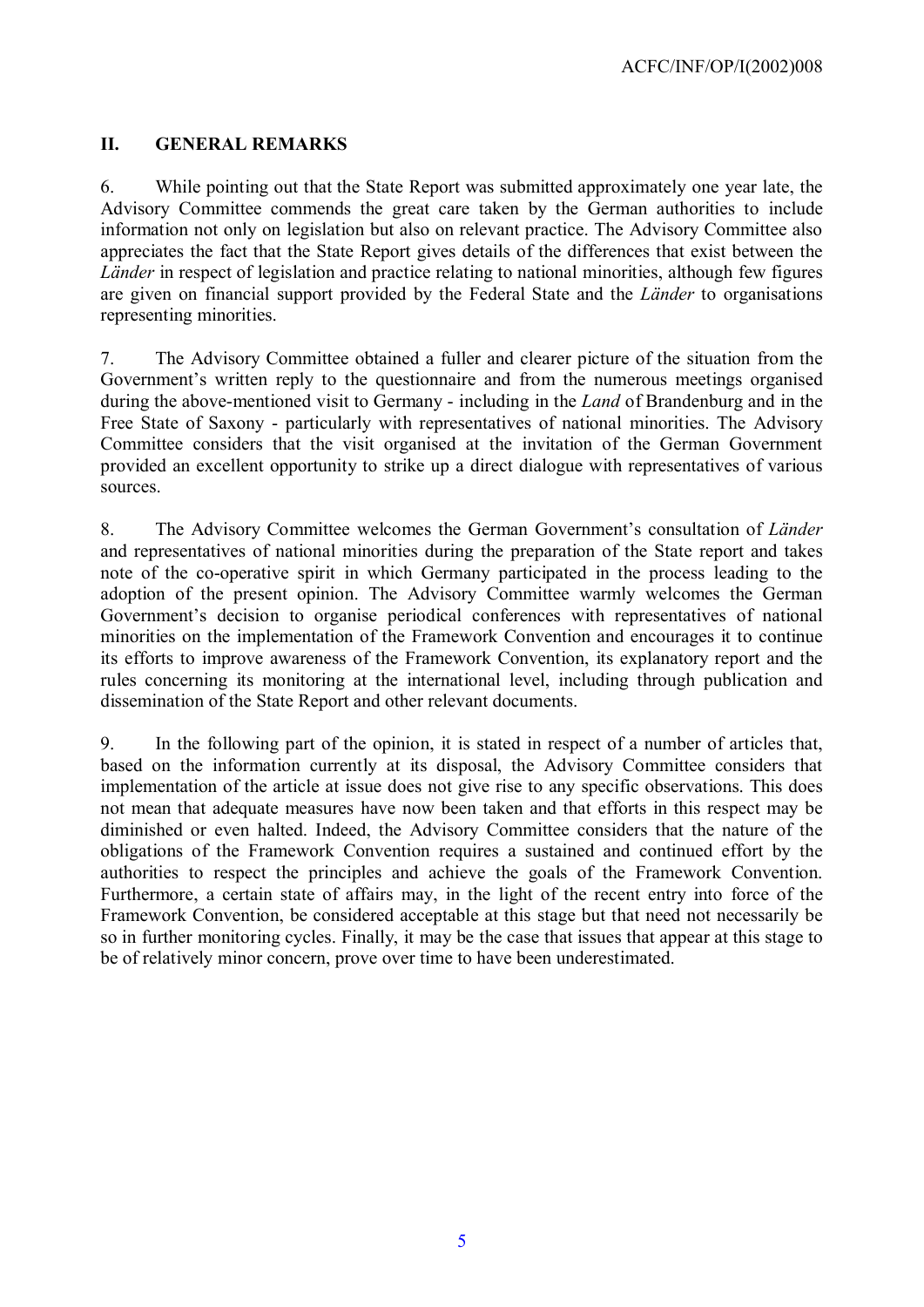#### **III. SPECIFIC COMMENTS IN RESPECT OF ARTICLES 1-19**

#### **Article 1**

10. The Advisory Committee notes that Germany has ratified a wide range of relevant international instruments. Based on the information currently at its disposal, the Advisory Committee considers that implementation of this article does not give rise to any specific observations.

## **Article 2**

11. Based on the information currently at its disposal, the Advisory Committee considers that implementation of this article does not give rise to any specific observations.

## **Article 3**

12. The Advisory Committee notes that upon signing the Framework Convention Germany made the following declaration and subsequently renewed it in the instrument of ratification: "The Framework Convention contains no definition of the notion of national minorities. It is therefore up to the individual Contracting Parties to determine the groups to which it shall apply after ratification. National Minorities in the Federal Republic of Germany are the Danes of German citizenship and the members of the Sorbian people with German citizenship. The Framework Convention will also be applied to members of the ethnic groups traditionally resident in Germany, the Frisians of German citizenship and the Sinti and Roma of German citizenship".

13. The Advisory Committee underlines that in the absence of a definition in the Framework Convention itself, the Parties must examine the personal scope of application to be given to the Framework Convention within their country. The position of the German Government is therefore deemed to be the outcome of this examination.

14. Whereas the Advisory Committee notes on the one hand that Parties have a margin of appreciation in this respect in order to take the specific circumstances prevailing in their country into account, it notes on the other hand that this must be exercised in accordance with general principles of international law and the fundamental principles set out in Article 3. In particular, it stresses that the implementation of the Framework Convention should not be a source of arbitrary or unjustified distinctions.

15. For this reason the Advisory Committee considers that it is part of its duty to examine the personal scope given to the implementation of the Framework Convention in order to verify that no arbitrary or unjustified distinctions have been made. Furthermore, it considers that it must verify the proper application of the fundamental principles set out in Article 3.

16. The German authorities consider that members of a national minority who live outside the minority's traditional settlement area are also entitled in principle to protection under the Framework Convention. The Advisory Committee agrees with and welcomes this approach.

17. Apart from the groups identified by the German authorities as being covered by the Framework Convention, in their reply to the questionnaire and in the course of interviews with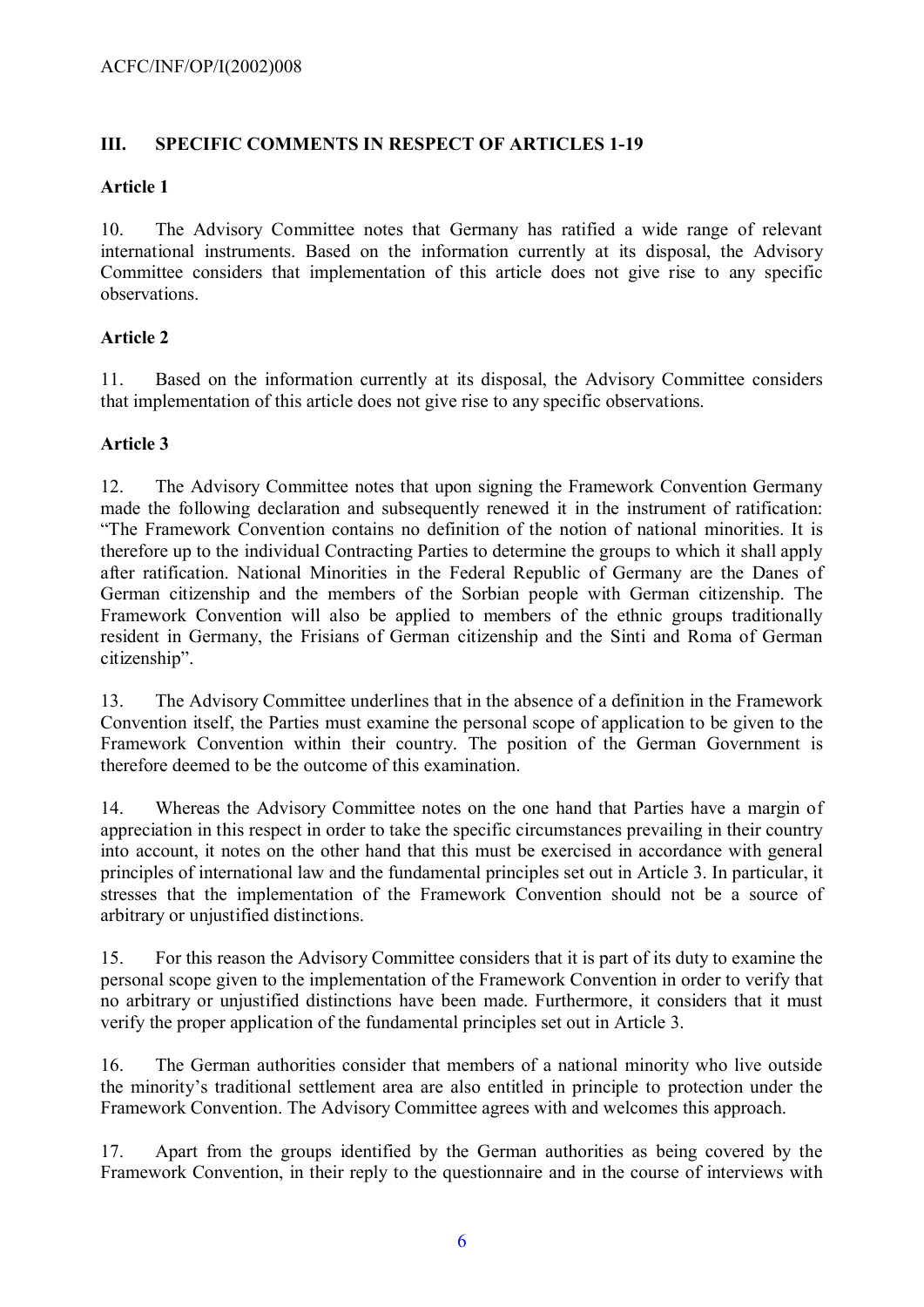the Advisory Committee, the German authorities reported the existence of other groups that they do not consider, at this stage, to be covered by the Framework Convention<sup>[2](#page-6-0)</sup>. In this context they referred in particular to the large number of groups living in Germany and indicated that "about 7.49 million persons are non-citizens". In particular, the Advisory Committee notes that, according to official statistics, several groups of non-citizens made up of hundreds of thousands of people were residing in Germany on [3](#page-6-1)1 December 1999<sup>3</sup>. While noting that there was little knowledge of the Framework Convention among groups that are not considered to be covered by this instrument, the Advisory Committee received no claims by any other group, including citizens and non-citizens, to be considered a national minority under the Framework Convention.

18. The Advisory Committee is of the opinion that it would be possible to consider the inclusion of persons belonging to other groups, including citizens and non-citizens as appropriate, in the application of the Framework Convention on an article-by-article basis. It takes the view that the German authorities should consider this issue in consultation with those concerned at some appropriate time in the future. This has particular significance in the context of the citizenship legislation (see related comments under Article 6, in paragraph 40 below).

19. The Advisory Committee notes that in principle the *Länder* have stopped mentioning ethnic characteristics in criminal investigation procedures and that Bavarian authorities have very recently decided to replace the personal description form they have been using until now. The Bavarian police have used a personal description form<sup>[4](#page-6-2)</sup> of the suspect containing such details as *"Ostpreussisch"* (East Prussian), *"Westpreussisch"* (West Prussian) or *"Negroid"* (negroid). Such a description form also included physical qualifications such as "full breasted". Another heading read *"Sinti/Rom"* and the police were trained to fill in these details based solely on the suspect's physical appearance, without the suspect having a say in the matter and without his or her consent being requested. While all the other *Länder* had stopped using this form, the Bavarian authorities took the view, until recently, that crime prevention constraints obliged them to maintain *"Sinti/Rom"* in their data base as a classification for those charged with a criminal offence. The Advisory Committee notes, however, that in one respect, the *Land* of Bavaria did cease, in 1998, its systematic regional collection of data concerning Roma/Sinti, namely in relation to the movements of vagrants<sup>[5](#page-6-3)</sup>.

20. The Federal Government points out that criminal data recording techniques differ from one *Land* to another because crime prevention is the responsibility of the *Länder*.

21. It is to be noted that under Article 3 of the Framework Convention every person belonging to a national minority has the right freely to choose to be treated or not to be treated as such, and no disadvantage must result from that choice. The Advisory Committee is deeply concerned by the fact that police practice in Bavaria regarding the use of a personal description form, has permitted any suspect questioned by the police to be classified as belonging to an ethnic group without the person's permission and without them even being informed, which

<span id="page-6-0"></span> $\overline{a}$  $2$  In this context, the Advisory Committee notes the historical presence of certain groups in Germany, including a group of Poles.

<span id="page-6-1"></span><sup>3</sup> According to the latest statistics provided by the Federal Ministry of the Interior, there were 1,856,000 citizens from EU States, 2,053,000 Turkish citizens, 737,000 citizens of the Federal Republic of Yugoslavia, 291,000 Polish citizens, 214,000 Croat citizens as well as a number of other less large groups of non-citizens residing in Germany on 31 December 1999. In the context of this opinion, the term "non-citizens" is used to designate persons not holding German citizenship, without implying that these persons do not hold any other citizenship.

<span id="page-6-3"></span><span id="page-6-2"></span><sup>4</sup> "*Beschreibungsblatt"*

<sup>5</sup> « *Information Landfahrerbewegung –ILAN »*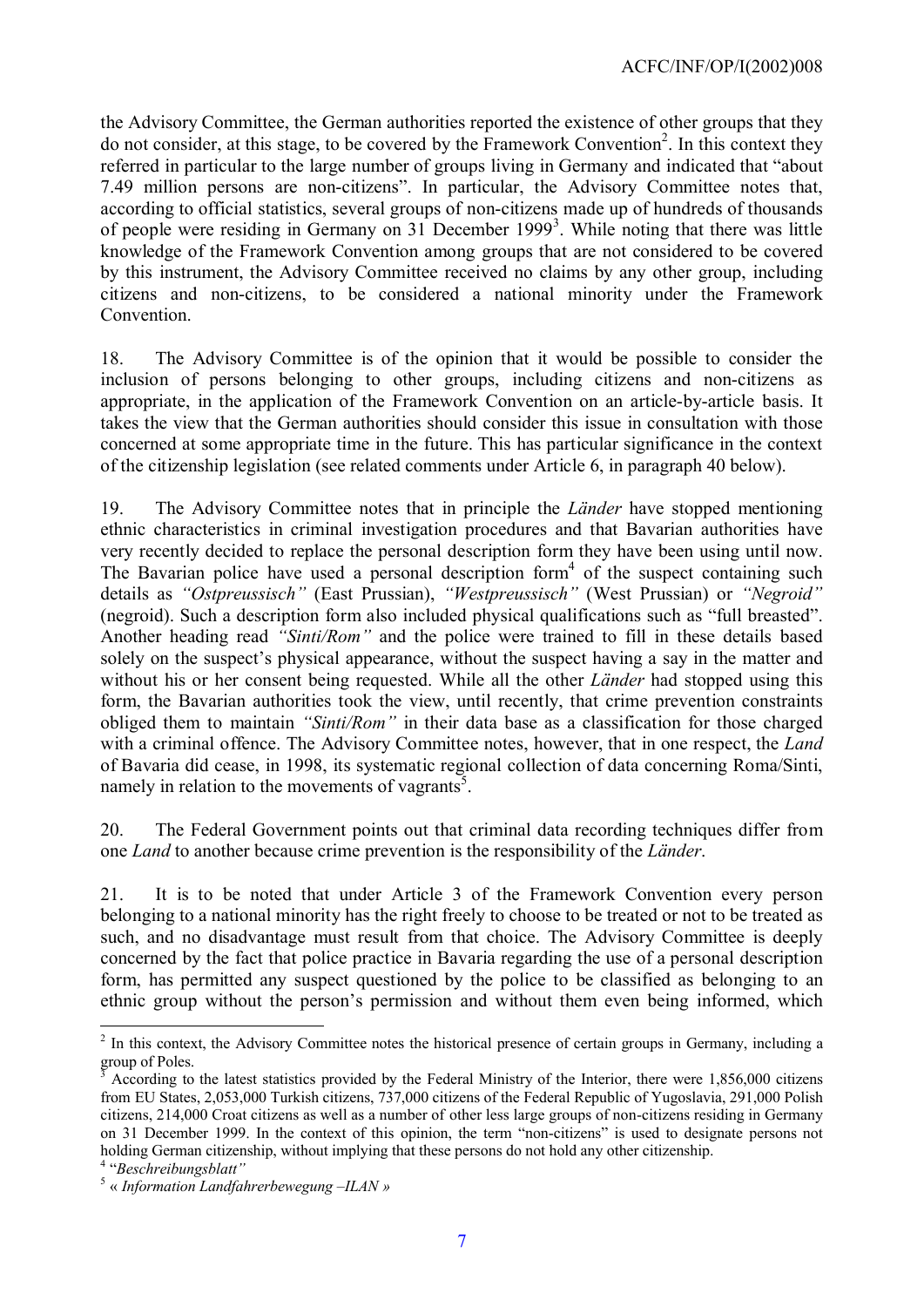does not guarantee the above-mentioned freedom of choice. The Advisory Committee notes that several representatives of Roma/Sinti in Germany clearly opposed this police practice in Bavaria and the Advisory Committee considers that such a practice is not compatible with Article 3 of the Framework Convention. Such a practice raised questions from the point of discrimination (see related comments under Article 4) as it seems to have mainly focussed on Roma/Sinti. The Advisory Committee therefore notes with satisfaction the information made available to it by the Federal Ministry of Interior after its visit to Germany, according to which the Bavarian authorities very recently decided to completely revise the personal description form at issue, including by removing the qualification "*Sinti/Rom*" from it, and to make the revised form available to Bavarian police as soon as possible. More generally, the Advisory Committee considers that the Federal and *Länder* authorities should review the *Länders'* various methods of collecting criminal data of an ethnic nature in order to ensure that they are fully compliant with the principles laid down in Article 3 of the Framework Convention.

## **Article 4**

 $\overline{a}$ 

22. The Advisory Committee notes that the principles of equality and non-discrimination are guaranteed in all the *Länder* through Article 3 of the Basic Law, which stipulates in particular that nobody should be discriminated against or privileged because of their gender, descent, race, language, national or social origin or religious or political beliefs. In certain *Länder*, additional constitutional provisions have been included to strengthen the prohibition of discrimination. Furthermore, the German Criminal Code contains numerous provisions penalising incitement to racial hatred or xenophobia, insults to religious convictions or the dissemination of propaganda by unconstitutional organisations. The principle of non-discrimination is also contained in different laws and regulations dealing with specific aspects of civil and administrative law; however, as ECRI points out in its second report on Germany, there is a lack of legislative provisions at the Federal level against racial discrimination in key areas of public life, such as housing, education, health, employment and the provision of goods and services.<sup>[6](#page-7-0)</sup> In this respect the Advisory Committee welcomes the fact that the German authorities stated in their reply to its questionnaire that transposing the European Council Directive 2000/43/EC of 29 June 2000 implementing the principle of equal treatment between persons irrespective of racial or ethnic origin was one of their preoccupations and that comprehensive national anti-discrimination legislation, covering the civil and labour law fields in particular, was already on the drawing board. The Advisory Committee hopes that this work will be successfully completed in the near future. It also hopes that it will open up a wide public debate on combating all forms of discrimination, by public authorities or private entities and lead to the adoption of further measures to fight discrimination (see related comments under Article 6).

23. The Advisory Committee notes that in Germany official statistical data on the ethnic and linguistic breakdown of the population have not been collected since the second world war. It notes that there is a broad consensus in the country against the keeping of ethnic data. This is the result of the misuse of ethnic data during the Nazi period that facilitated the Holocaust. When it comes to estimating the number of members of a national minority the German authorities can base their estimations on various factors, such as the number of persons who are members of organisations representing minorities, or the number of pupils attending schools for minorities. In the absence of reliable statistics on national minorities and in spite of the fact that the figures used by the Government are not particularly challenged by the national minorities themselves, it

<span id="page-7-0"></span><sup>&</sup>lt;sup>6</sup> See the second report on Germany of the European Commission against Racism and Intolerance (ECRI), adopted on 15 December 2000, paragraph 12.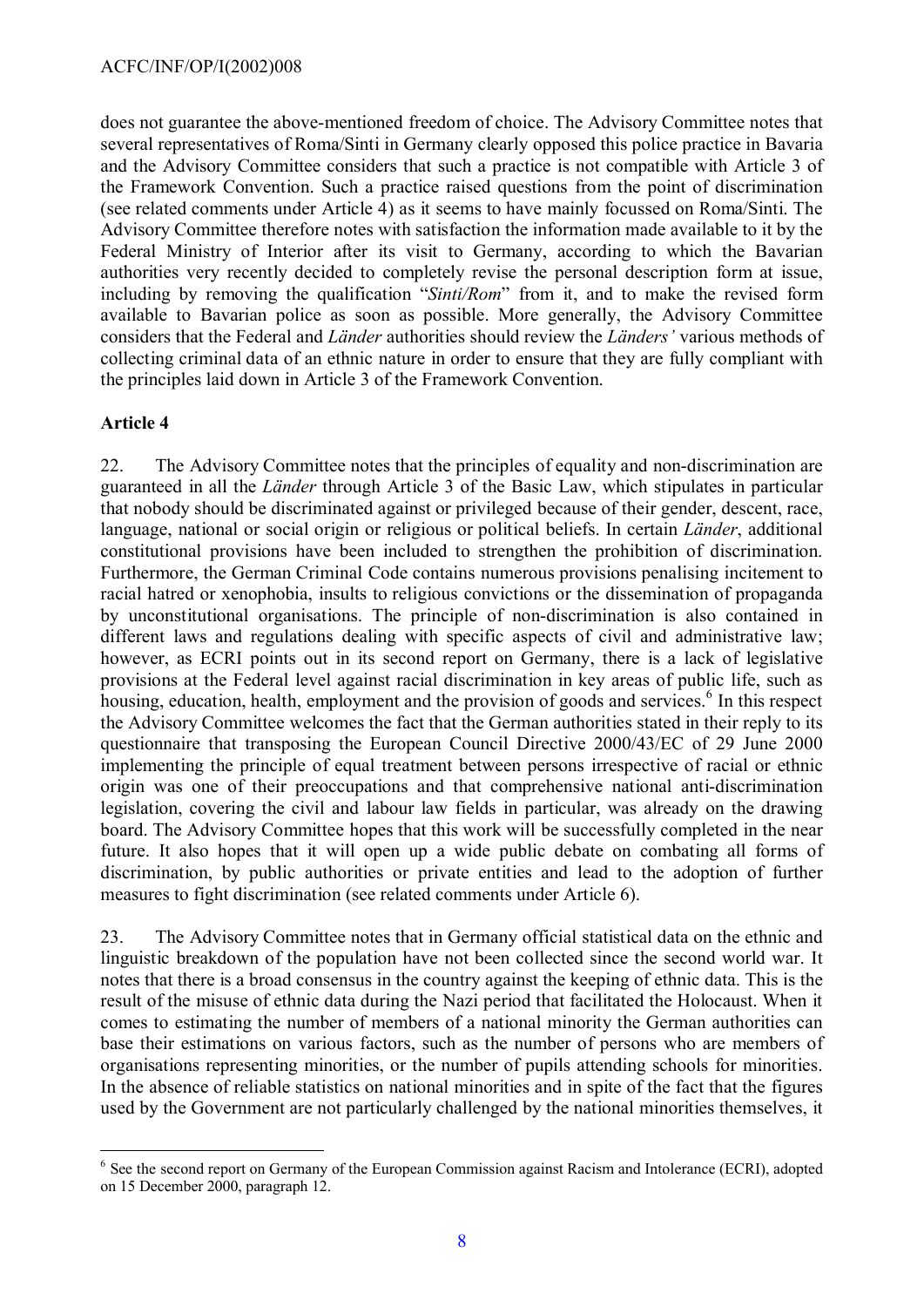can sometimes be difficult for the German authorities to monitor and take effective measures and for international monitoring bodies to ensure that Germany is honouring its commitments under the Framework Convention. The Advisory Committee therefore considers that the Government should seek means of obtaining more reliable statistics on national minorities<sup>[7](#page-8-0)</sup>. If, in view of the historical context and the particularly sensitive nature of this information for persons belonging to national minorities, exhaustive statistical data pertaining to national minorities cannot be collected, other methods should be used, with the co-operation of the national minorities, such as estimates based on *ad hoc* studies, special surveys, polls or any other scientifically sound method (see also comments under Article 15). This data should be broken down by age, gender and location.

24. The lack of good statistical data makes it difficult for the German authorities to ensure that the full and effective equality of national minorities is promoted effectively. One example is where the German authorities state that they have no statistical data enabling them to evaluate the unemployment rate for each national minority or more elaborately broken down by age, gender, or geographical differentials. The authorities assume that, in principle, membership of a national minority has no impact on a person's economic, social or cultural status. The Advisory Committee notes, however, that evidence presented to it indicates that members of the Roma/Sinti minority, in particular, find it significantly more difficult than the rest of the population to find work. In view of the preceding paragraph, the Advisory Committee considers that the German authorities should seek better to evaluate the socio-economic situation of persons belonging to this minority and, as appropriate, undertake measures in their favour to promote full and effective equality in the socio-economic field.

#### **Article 5**

25. The Advisory Committee notes that support for national minorities in Germany, mainly in the fields of education and cultural affairs, is primarily the responsibility of the *Länder*. The Federal authorities, however, have special responsibility for the Sorbs under the agreements concluded at the time of the country's reunification, and for the Roma/Sinti, who are scattered all over the country. In principle the financial support granted to persons belonging to national minorities or their associations reflects this division of responsibilities, as the Federal authorities' commitment to the Sorbs and Roma/Sinti is far greater than to other national minorities. Since 2000 the Federal authorities have also provided financial support to the Frisian minority, and from 2001 have supported the Danish minority. In addition to these Federal subsidies the Danes, the Sorbs, the Frisians and the Roma/Sinti receive funds from the different *Länder* in which they reside.

26. The Advisory Committee welcomes the Federal State's substantial financial commitment in favour of the Sorbian minority, notes its smaller financial contribution in favour of the Roma/Sinti minority, and welcomes the new Federal subsidies allocated to the Danish and Frisian minorities. It hopes that the financial contributions of the Federal authorities and the *Länder* will not be reduced in the future. It notes that the financial support granted to the Sorbs is paid through the Sorbian People's Foundation<sup>[8](#page-8-1)</sup>, whose budget is provided jointly by the Federal authorities, the *Land* of Brandenburg and the Free State of Saxony. The role of the Foundation is to support measures or projects to foster the Sorbian language and culture. The Advisory Committee considers that this institution, which it will be referring to again in

 $\overline{a}$ 

<span id="page-8-0"></span><sup>7</sup> See in this context also the second report on Germany of the European Commission against Racism and Intolerance (ECRI), adopted on 15 December 2000, paragraph 32.

<span id="page-8-1"></span><sup>8</sup> "*Stiftung für das sorbische Volk*"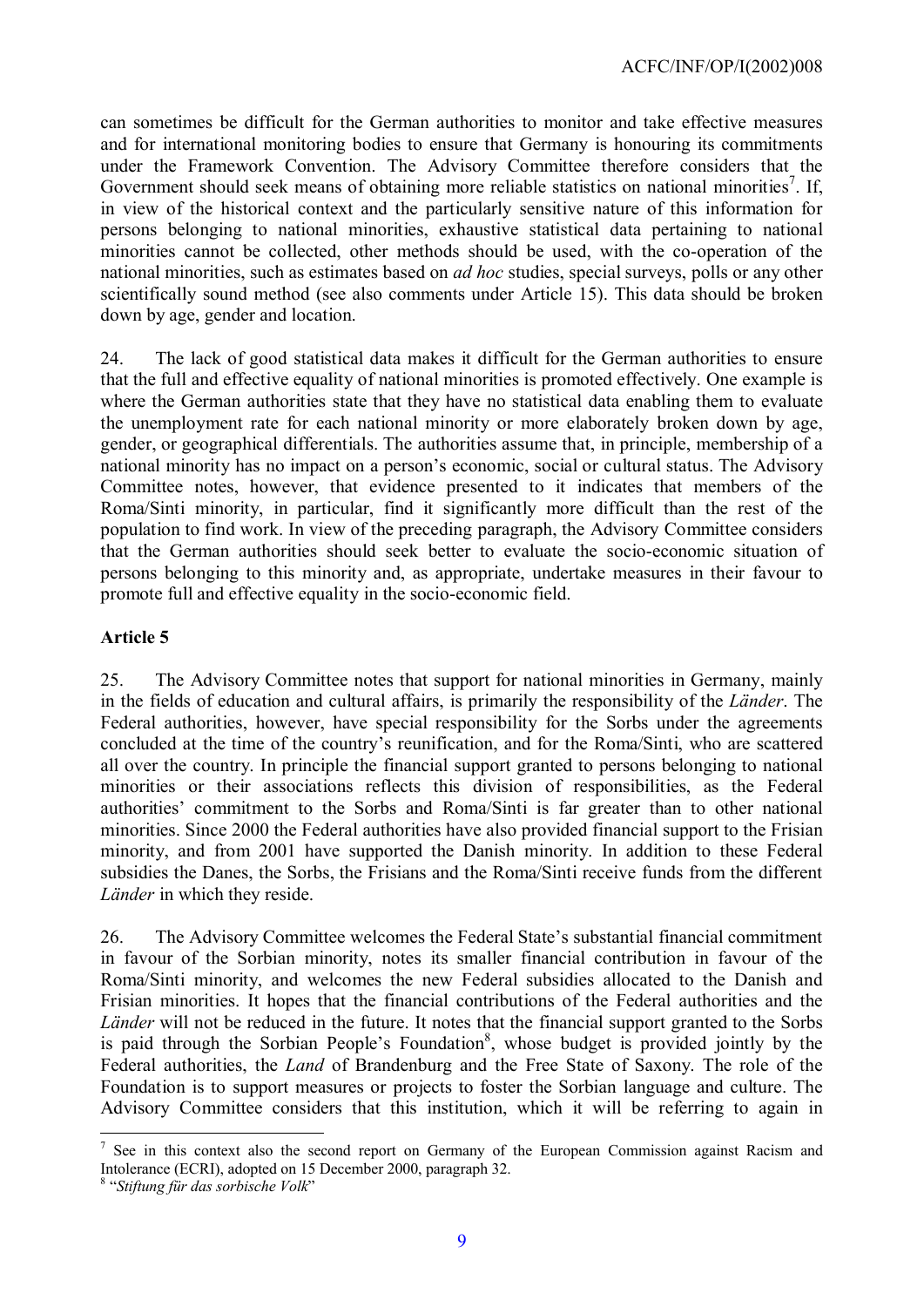connection with Article 15, is an interesting solution insofar as it clearly exemplifies cooperation in this field between the Federal authorities and the *Länder*, while at the same time providing a principal partner to whom Sorbian associations seeking to finance their projects can turn.

27. Although it is aware of the division of responsibility in this field between the Federal authorities and the *Länder*, the Advisory Committee points out that representatives of several national minorities informed it that they found the present financial support system very complicated because of the large number of authorities involved. This applies in particular to the North Frisians and the Frisians of the Saterland, who are organised into several associations and traditionally reside in the *Länder* of Schleswig-Holstein and Lower Saxony, while the Roma/Sinti, who are scattered all over Germany, have to deal with a multitude of contacts at the level of the Länder, which makes it harder to develop a coherent support policy. The Advisory Committee considers that the German authorities should seek, in co-operation with the national minorities concerned, to simplify and clarify the financial support systems for minority languages and cultures, for example by taking inspiration from the Sorbian People's Foundation.

28. With regard to the support given by the Federal authorities to the Roma/Sinti, the Advisory Committee is of the opinion that the German Government should make sure that all financial requests made by the different organisations representing persons belonging to this minority group are given careful consideration.

29. The main lignite mines in the *Land* of Brandenburg are located in Lower Lusatia, the traditional home of the Sorbs. In the past the populations of certain villages there were forced to leave their homes to make way for lignite quarries, so a large number of Sorbs were affected by these measures. Their resettlement and dispersal made it more difficult to preserve their traditional identity, and social pressure in favour of their assimilation increased.

30. In this context, the Advisory Committee is deeply concerned at current population displacement, triggered by the dissolution of the municipality of Horno, approximately a third of whose population belong to the Sorbian minority. The displacement of this population and the demolition of houses, church and school of this community is aimed at allowing lignite quarrying to continue in the region. According to the information acquired by the Advisory Committee by the Federal authorities and the *Land* of Brandenburg, the proposed displacement is imminent.

31. The Advisory Committee notes that, in a decision dated 25 May 2000, the European Court of Human Rights declared inadmissible an application lodged by several Sorbian inhabitants of the municipality of Horno who objected to its dissolution to allow lignite quarrying to continue. The Court did, however, note the serious nature of the impugned interference in the lives of the Sorbs of Horno and expressly emphasised the need for special protection of persons belonging to this minority, as stated in Article 25 of the Constitution of the *Land* of Brandenburg, which establishes the right of the Sorbian people to the protection, preservation and maintenance of their national identity and their original settlement area.

32. The Advisory Committee recalls that Article 5 of the Framework Convention requires the Parties to promote the conditions necessary for persons belonging to national minorities to maintain and develop their culture, and to preserve the essential elements of their identity. As the forced dissolution of municipalities in which members of national minorities traditionally reside is undeniably likely to make the preservation of their identity more difficult, it is essential,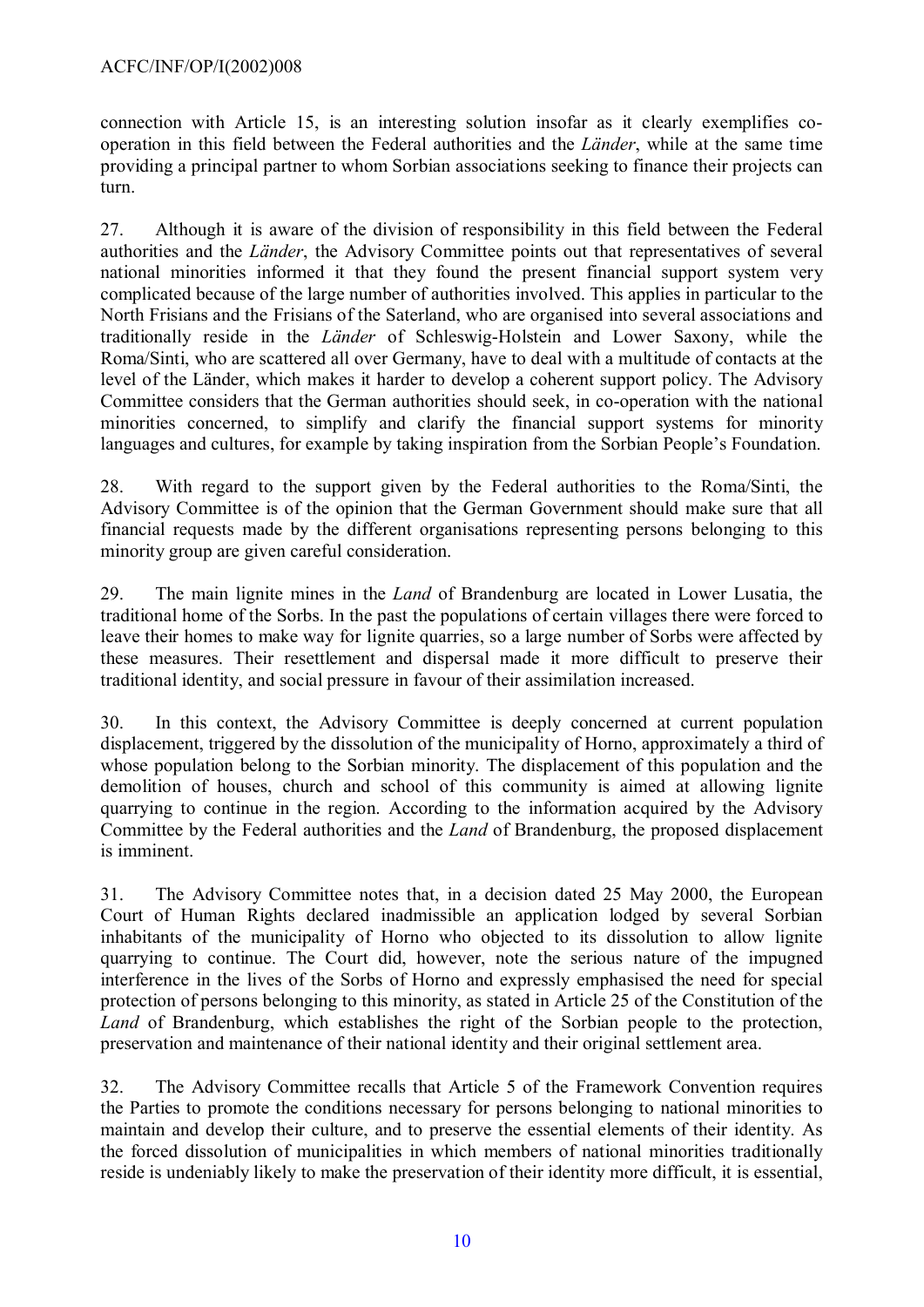for such an action to be compatible with Article 5 of the Framework Convention, that it is taken only as a last resort, when there is no alternative. In the case of the municipality of Horno, where all the legal channels - national and international - have been exhausted, the Advisory Committee considers it to be indispensable that the German authorities make sure that the Sorbian inhabitants concerned can continue to enjoy the rights and facilities they have enjoyed thus far in the cultural and linguistic field. It is also essential that the Sorbian character and culture is clearly visible in the municipality of Forst where the majority of the inhabitants will be resettled. In order to avoid such situations in the future, the Advisory Committee expects that the German authorities will pay due heed to Article 5 of the Framework Convention when weighing any public interest against the legitimate aspirations of the Sorbian people to maintain their culture and preserve their identity.

## **Article 6**

 $\overline{a}$ 

33. In the light of what it was told during its visit to Germany and the information it received, the Advisory Committee considers that, in general, persons belonging to the Danish, Frisian and Sorbian minorities live in good harmony with their fellow citizens and are considered as fully-fledged members of the German population. The representatives of the Roma/Sinti minority, on the other hand, still report attitudes of rejection or hostility towards them, on the part of certain authorities and of the population in general. In order to remedy this situation, the Advisory Committee considers that the German authorities should intensify their efforts to enhance awareness of minority cultures in numerous areas, particularly in education.

34. In the media field the Advisory Committee notes the continued presentation of news in a manner likely to reinforce the stereotypes associated with the Roma/Sinti. It is true that the German Media Authority strengthened its rules in 1994 by undertaking not to mention that suspects belong to a particular religious or ethnic minority unless that information is reasonably necessary to the understanding of the case. It seems, however, in the light of credible information provided by Roma/Sinti representatives, that self-regulation in the German media does not prevent certain newspapers, when reporting on criminal offences, from mentioning suspects' ethnic origin when they belong to the Roma/Sinti community, thereby contributing to the prevailing clichés. The Advisory Committee notes with concern that in some cases the information on ethnic origin actually comes directly from police sources, which merely encourages the newspapers to use it. As mentioned in the State Report, however, the authorities in the *Länder* have ordered all reference to membership of a particular population group to be omitted from official press releases, except in cases where this would hinder public understanding of the facts reported. The Advisory Committee considers that the German authorities should make sure that this rule is applied in practice. They should also encourage the media to follow their own rules of professional ethics to the letter<sup>[9](#page-10-0)</sup> and to review the effectiveness of complaints procedures they have established.

35. The Advisory Committee notes that there exists limited state support for media intended for other groups, including non-citizens, and encourages the authorities to consider any further support and development of these facilities.

36. The Advisory Committee recognises that funding is provided for cultural and educational facilities for many groups, including non-citizens. The Advisory Committee, nevertheless, notes

<span id="page-10-0"></span><sup>&</sup>lt;sup>9</sup> See in particular restrictions to the diffusion of information pertaining to ethnic origin of persons under suspicion as provided for by Directive 12.1 on protection from discrimination as amended in September 1994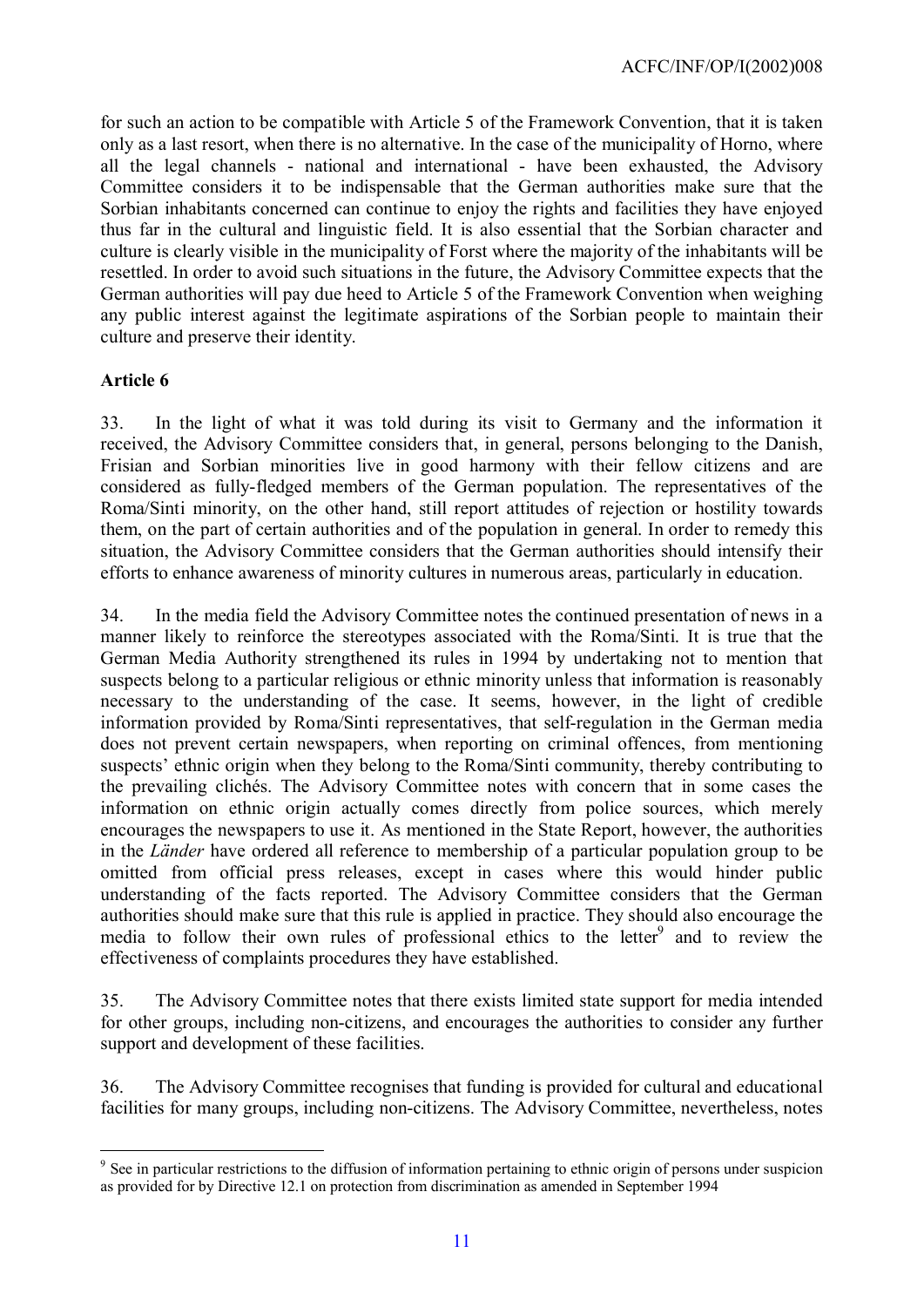that children of Roma/Sinti, migrants and immigrants are over-represented at lower secondary schools and special schools for under-achievers and correspondingly under-represented at intermediate and grammar schools. The Advisory Committee is concerned by this state of affairs which merits close attention, in order to ensure that effective measures are taken to tackle these problems.

37. Information from various sources refer to cases of discrimination in the field of housing, difficulties in access to employment as well as discriminatory practices with respect to rates of remuneration in certain sectors, notably in the construction industry. Non-citizens and migrant workers are most often the victims of such discrimination. In this context, the Advisory Committee refers to its earlier comments on the necessity to set up a complete legislative framework to fight against all forms of discrimination, as well as effective remedies to obtain compensation for damages (see related comments under Article 4).

38. The Advisory Committee notes that in their reply to the questionnaire the German authorities report a marked increase in the number of crimes of an extremist, xenophobic and anti-Semitic nature in 2000 compared with the previous year. These crimes are primarily targeted at non-citizens of non-European origin who live in Germany, but sometimes also at certain Roma/Sinti.

39. The Advisory Committee notes with satisfaction the fact that the authorities openly recognise the importance of the problem. Whereas this development can be explained in part by increased public awareness of such acts, greater confidence in reporting crimes and the introduction of new criminal law provisions on racist propaganda on the Internet, the problem is nevertheless particularly worrying and requires a vigorous response from the authorities. The Advisory Committee welcomes the determination displayed by the German Government to continue to make the battle against these offences a priority, and encourages it to pursue and even strengthen its strategy of counter-measures, including an additional effort in its integration policy. The Advisory Committee considers it important that the authorities step up their integration policy and deploy the necessary means to implement the measures they announced in the field of equality of opportunity in education for immigrants, or language promotion, for as they themselves acknowledge, integration measures are essential in order to combat racism, xenophobia and discrimination effectively.

40. In the context of enhancing integration measures, the Advisory Committee welcomes the improvements offered by the new Act amending citizenship law, which entered into force on 1 January 2001. This new act provides for children born in Germany of foreign parents to acquire German nationality and substantially shortens the minimum length of residence required before non-citizens can be naturalised. These more flexible provisions can but facilitate the integration into German society and therefore to contribute to the aims of Article 6 of the Framework Convention. However, it seems that naturalisation rates remain significantly less than expected (the requirement that dual citizenship is in principle not permitted, alongside a number of other criteria, may still constitute major obstacles to acquiring German citizenship). In this context the Advisory Committee encourages the German authorities to analyse the reasons that may discourage people from making greater use of the possibilities under the new act and encourages the authorities to take whatever measures may be appropriate. The lack of citizenship may constitute a real obstacle to fuller integration, including participation in political life. It should be noted that not all non-citizens wish to obtain German citizenship, in particular citizens from EU states, and a number of non-citizens are not in a position to obtain it. Nevertheless, the Advisory Committee considers that by remedying the reasons discouraging people from making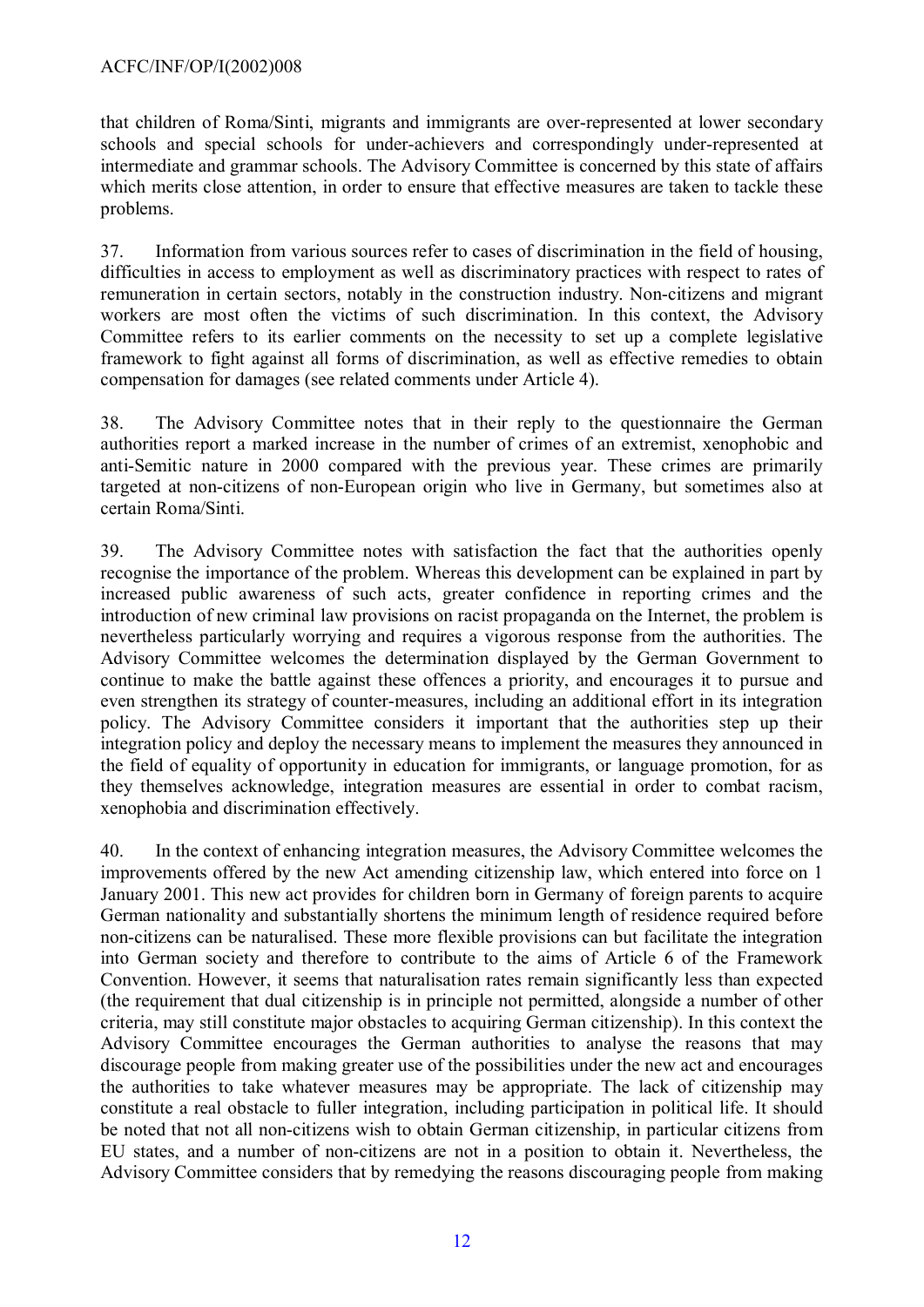greater use of the new above-mentioned possibilities, the German authorities would enhance the prospect for a higher number of non-citizens to be granted German citizenship over time and notes that this future evolution needs to be taken into account (see related comments under Article 3, in paragraph 18 above).

## **Article 7**

41. Based on the information currently at its disposal, the Advisory Committee considers that implementation of this article does not give rise to any specific observations.

## **Article 8**

42. Based on the information currently at its disposal, the Advisory Committee considers that implementation of this article does not give rise to any specific observations.

## **Article 9**

43. While the Danish minority has its own bilingual daily newspaper and the Sorbian minority several publications in Sorbian, it would seem that very few news publications in Frisian carry articles for the Frisians of the Saterland and the North Frisians. Whereas publications in the Roma language run contrary to the approaches of the Sinti, certain Roma organisations publish information through circulars in Roma.

44. In the State Report the German authorities point out that the *Länder* are responsible for regulating broadcasting and that the use made of the media by persons belonging to national minorities is proportional to their number and their economic and practical possibilities. The Advisory Committee notes, however, that in the electronic media the situation of each of the four national minorities is quite different, and that the differences are not explained solely by the numbers and the economic and practical possibilities of the groups concerned.

45. The Advisory Committee is aware of the constitutional and legal limits that prevent the Federal authorities from directly financing programmes specially for national minorities. It notes, however, that the Sorbian People's Foundation can support Sorbian media, which means that the Federal authorities and the *Länder* concerned also contribute directly through their general subsidies to the Foundation. The Advisory Committee considers that similar solutions are worth examining for the other national minorities.

46. While public radio and television seem to offer a wide range of programmes in Sorbian for the Sorbs in their traditional settlement areas, the same cannot be said of the Danish minority. It is true that television programmes broadcast in Denmark can be received in part of the *Land* of Schleswig-Holstein, and that they occasionally deal with subjects of interest to the Danish minority living in Germany. However, apart from a pilot project, no television programmes are produced in Germany for the Danish minority, and only one private radio in Schleswig-Holstein broadcasts a daily news programme in Danish. The Advisory Committee notes that there is keen interest in such programmes among the Danish minority, who consider the programmes produced in Denmark insufficient to cover their needs. The Commissioner responsible for minority issues to the Minister-President of the *Land* of Schleswig-Holstein supports this request from the Danish minority, which she considers justified. The Advisory Committee therefore considers that the competent authorities should re-examine the needs of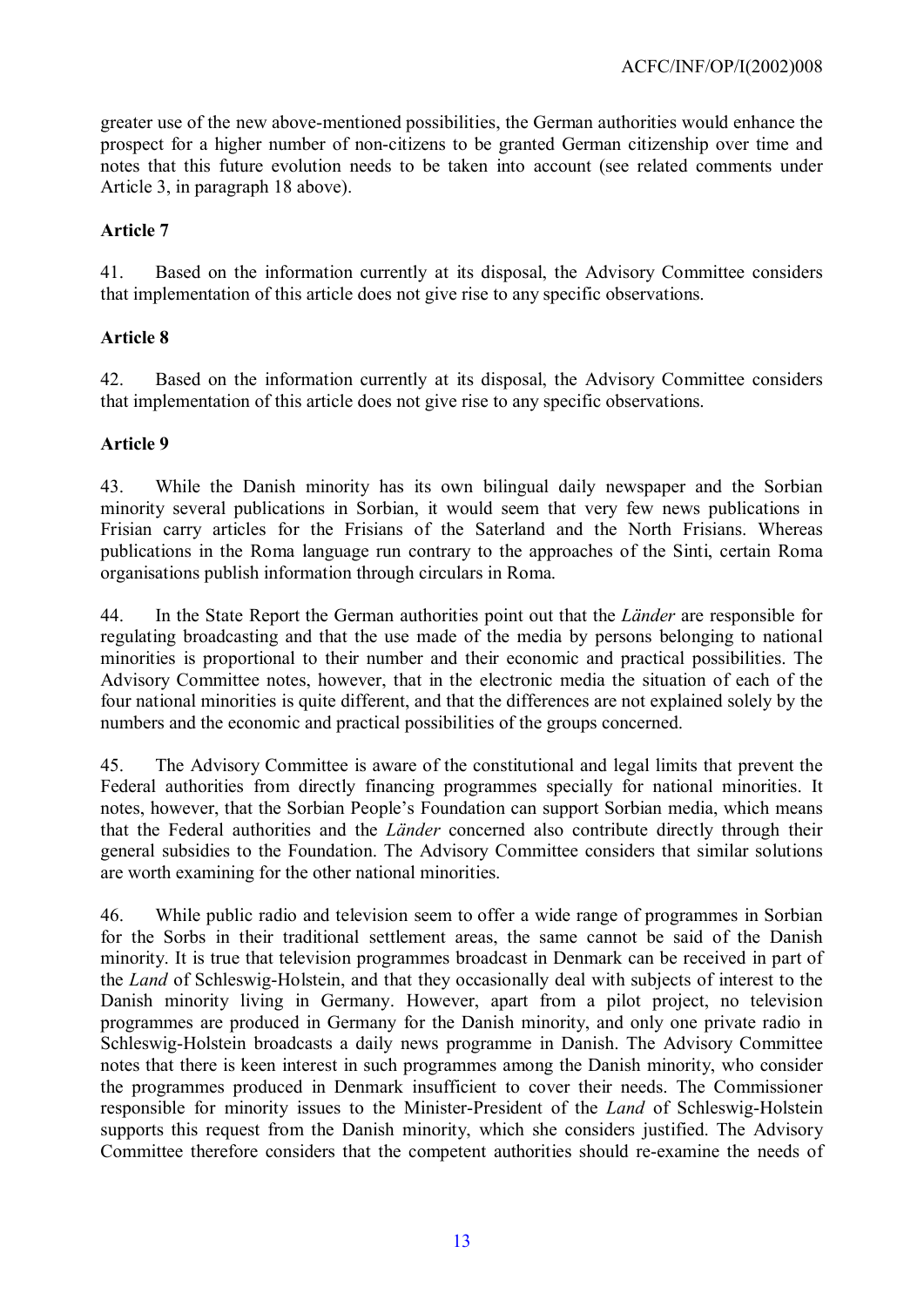persons belonging to the Danish minority in terms of radio and television programmes and the possibility of supporting the creation of programmes aimed specially at this minority.

47. For the Frisians there are at present no television programmes in Frisian and the public radio *Norddeutscher Rundfunk* broadcasts only one three-minute programme per week in North Frisian. The Advisory Committee notes that the representatives of the Frisian minority expressed the desire to have more radio and television programmes in their language. As many Frisians do not speak Frisian as their first language, they feel that Frisian needs to be given a higher profile in the media in order to strengthen the language and prevent its decline. The Advisory Committee is therefore of the opinion that the German authorities should envisage the possibility of increasing the presence of Frisian in the media.

## **Article 10**

48. As concerns Article 10 paragraph 2, the Advisory Committee notes that the use of minority languages in relations with administrative authorities is rather limited. The German authorities explain in the State Report that this state of affairs is often due, *inter alia*, to the relatively small percentage of persons belonging to national minorities in administrative districts where they reside traditionally. However, the Advisory Committee observes that Article 10 paragraph 2 also applies to such situations provided persons belonging to national minorities traditionally inhabit the areas concerned, if there is a request by such persons and if such a request corresponds to a real need.

49. The Advisory Committee notes that the Danes, the Frisians and the Sorbs are keen in developing the use of minority languages in official dealings. In this respect the fact that persons belonging to national minorities also have a command of the German language is not decisive as the effective use of minority languages remains essential to consolidate the presence of those languages in the public sphere.

50. The Advisory Committee therefore welcomes the decision taken by the Parliament of the *Land* of Schleswig-Holstein in October 2000. According to this decision, efforts in recruiting civil servants at *Land* and local level must primarily focus on those proficient in minority languages when this is deemed necessary for the performance of their concrete duties and municipalities are encouraged to put up signs "Danish and/or Frisian spoken" on the office doors of their employees. Similar measures could certainly be envisaged in other *Länder*.

51. In the German-Sorbian areas, both German and Sorbian are allowed in relations with the administrations of the *Land* and local authorities under Sections 9 and 11 of the Saxon Sorbs Act and Section 23 of the Administrative Procedure Act of the *Land* of Brandenburg. However, credible reports made to the Advisory Committee reveal shortcomings in the practical implementation of these provisions, in particular in areas traditionally settled by the Sorbs in the Land of *Brandenburg* where linguistic skills would very often be overlooked in public competitions and recruitment of civil servants. In this context, it seems for instance that Employment Offices do not take account of Sorbian proficiency when it comes to drawing up the profile of unemployed people they have to place. Under these circumstances, the Advisory Committee is of the opinion that the German authorities should make sure that existing legal provisions concerning the use of Sorbian in official dealings are properly implemented in practice and remedy any shortcoming in this field.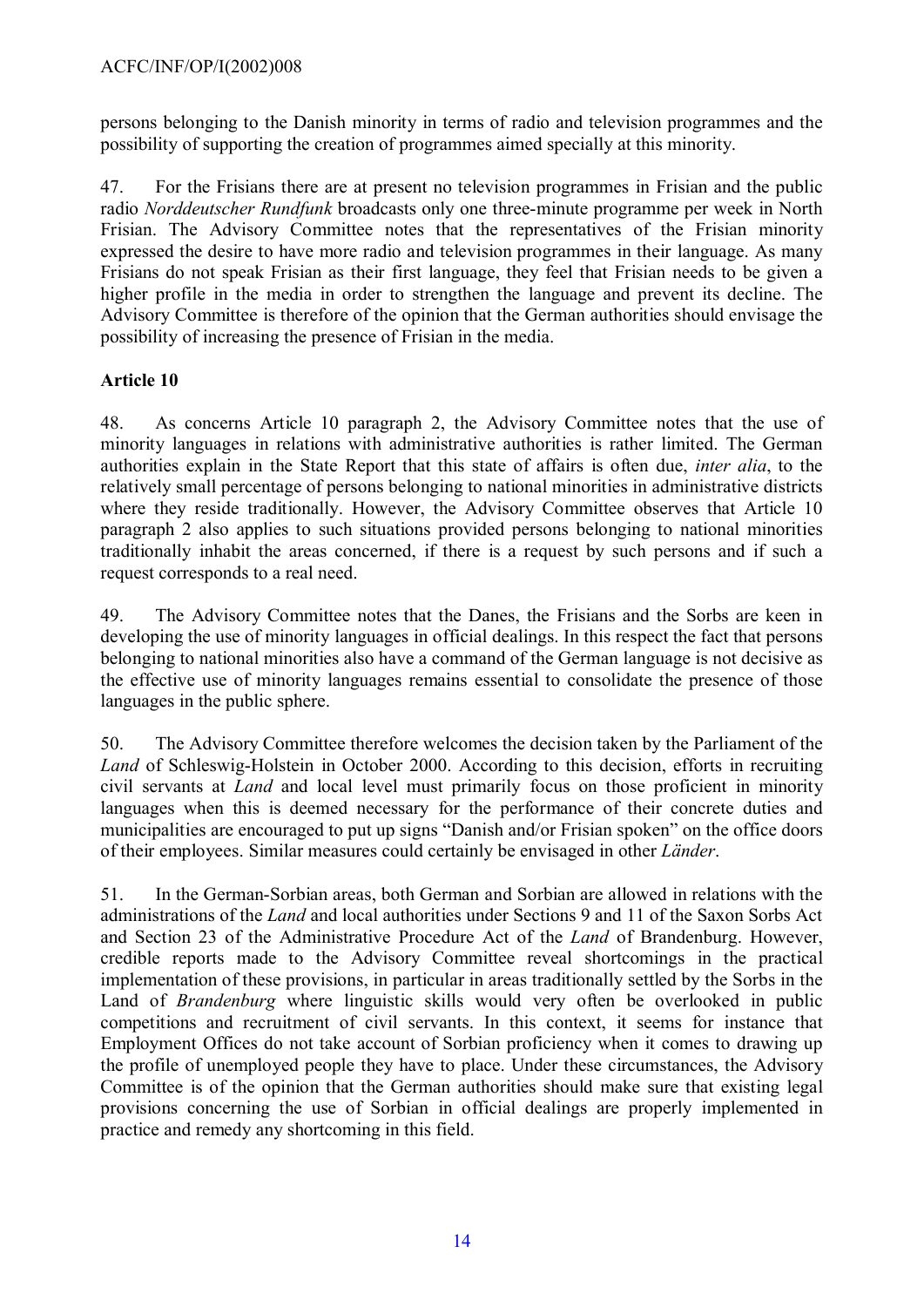## **Article 11**

52. Regarding Article 11 paragraph 3, the Advisory Committee notes that both Section 10 of the Saxon Sorbs Act and Section 1, paragraph 11 of the Act establishing the rights of Sorbs in the *Land* of Brandenburg, provide that topographical indications must be displayed in the Sorbian language in areas traditionally inhabited by Sorbians. In view of various submissions made to the Advisory Committee during its visit to Germany and in the light of other information made available, it appears that the aforementioned legal provisions have not yet been entirely put into practice, particularly by the local authorities. The situation seems less satisfactory in the *Land* of Brandenburg where the Advisory Committee's attention was drawn to the fact that monolingual signs were only being replaced by bilingual ones at a very slow rate and that the whole operation could take several more years.

53. The Advisory Committee notes that the authorities stated that the main reason for the reluctance of certain municipalities to adopt bilingual signposting is a financial one since it is up to each of the public authorities concerned (Federal authorities, *Land* or municipality) to cover the costs of replacing signposts on sites for which they have responsibility. The Advisory Committee was informed by the authorities that the financial implications of bilingual signposting might at least partly explain the reluctance of some of the municipalities in the *Land* of Brandenburg to declare themselves a part of the area traditionally inhabited by Sorbians in accordance with Section 1, paragraph 3 of the Act establishing the rights of Sorbians in the *Land*  of Brandenburg. However the Advisory Committee does not accept this financial argument as appropriate and considers that the German authorities should ensure the full implementation of the legal provisions on bilingual signposting in areas traditionally inhabited by Sorbians.

54. Bilingual signposting for North Frisians in the *Land* of Schleswig-Holstein already seems to be well advanced. The Advisory Committee hopes that it will be completed as quickly as possible wherever it is still necessary.

## **Article 12**

55. As mentioned above (see the comments on Article 5), education is mainly the responsibility of the *Länder* and so it is largely up to them to promote the culture, history, language and religion of national minorities. The German authorities acknowledge that the culture and language of national minorities is given considerably more exposure in the areas traditionally inhabited by these minorities than in other German regions. The Advisory Committee hopes that the authorities will continue in their efforts to extend the multicultural and multi-ethnic content of school curricula, even in areas outside those traditionally inhabited by national minorities.

## **Article 13**

56. In the *Land* of Schleswig-Holstein, the education system for the Danish minority is totally private. It comprises a network of schools of varying levels, all managed by the Association of Danish Schools of southern Schleswig. The Advisory Committee welcomes the fact that the *Land* pays, for each child belonging to the Danish minority, a contribution equal to the costs that the child would have incurred in a state school the previous year. The Advisory Committee hopes that this commendable practice will continue. The Advisory Committee notes that this form of financial support by the *Land* authorities for private education may also be used to benefit other national minorities.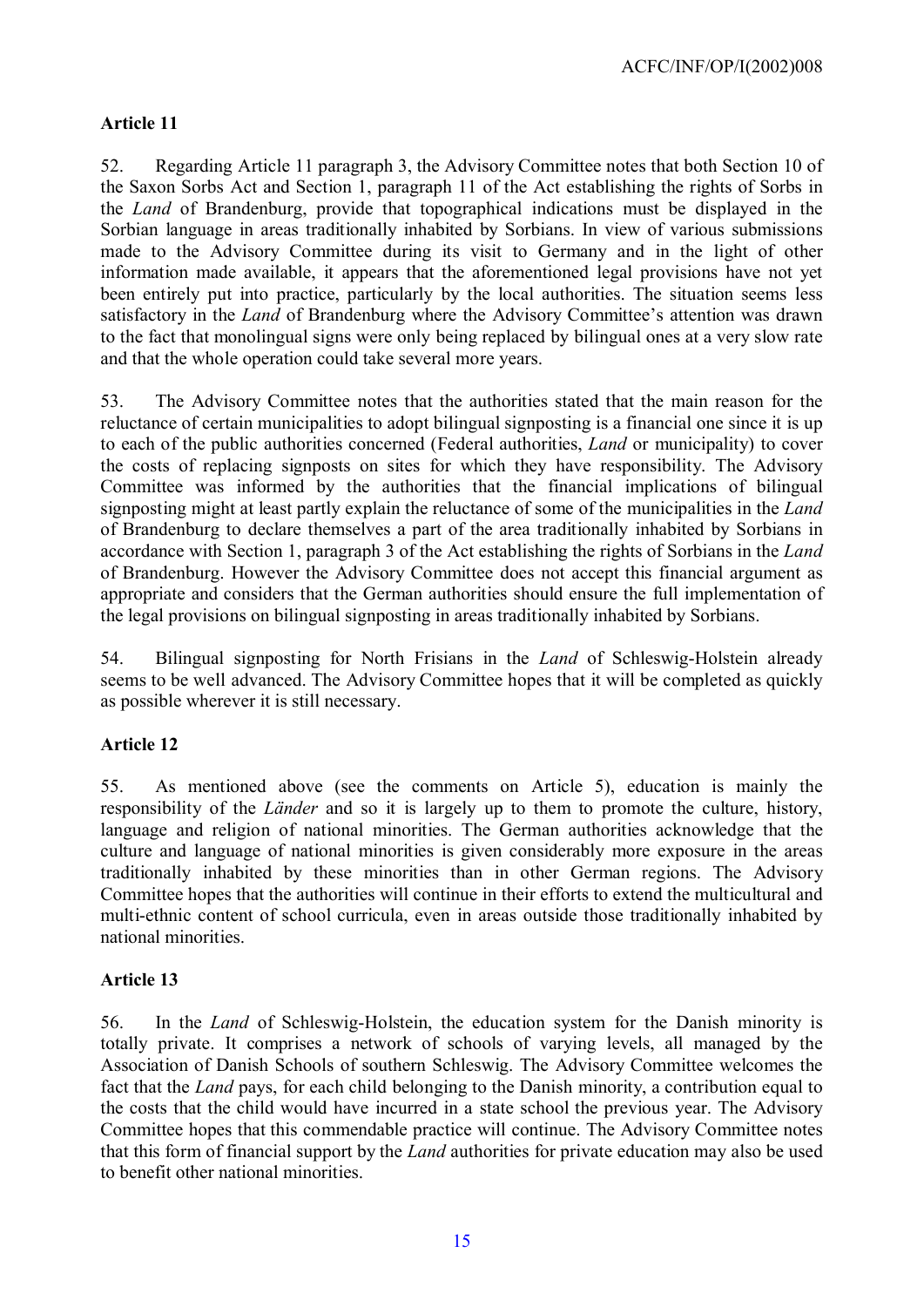57. The Advisory Committee notes however that fears have been expressed that the freeze on the *Land*'s financial contribution – said to be warranted in part by the new financial support granted to the Danish minority by the Federal authorities – intended to the Danish minority may threaten the existence of certain Danish primary schools despite the extra subsidies provided by Denmark. In this respect the Danish minority points out that, because of the smaller numbers of pupils, the average cost of a Danish minority class is higher than that of a class in an ordinary state school. The Advisory Committee therefore encourages the authorities to maintain a dialogue with the Danish minority to find an appropriate solution to the problem of funding its education system.

## **Article 14**

58. Regarding the implementation of Article 14 paragraph 2, the Advisory Committee notes that, in the Free State of Saxony, it is possible to learn Upper Sorbian as a native tongue, a secondary language or a foreign language. In the *Land* of Brandenburg, where fewer people speak Sorbian, Lower Sorbian is taught as a second language or a foreign language.

59. The Advisory Committee notes that a network of schools providing a full education in Sorbian has existed for many decades and, in some schools, for over a hundred years. In the past this network comprised 12 schools but now there are only six as a result of the closures ordered by the authorities in the past. In view of their historical significance, these schools not only have an educational function but also contribute to the expression of Sorbian identity in the areas traditionally inhabited by this minority. Accordingly, the Advisory Committee believes that there are reasons for considerable concern at the decision taken by the Ministry of Education and Culture of the Free State of Saxony to close the  $5<sup>th</sup>$  class of a Sorbian-language secondary school in the municipality of Crostwitz from the beginning of the 2001-2002 school year. It seems that the reason given for the decision was that no more than 17 pupils had enrolled, below the minimum number of 20 pupils required to continue to run a class elsewhere in the Free State of Saxony.

60. The Advisory Committee considers that the minimum requirement of 20 pupils to continue to run a class offering minority language teaching is very high from the point of Article 14 of the Framework Convention. Apart from the fact that the municipality of Crostwitz lies in an area "traditionally" inhabited by Sorbians in the meaning of this provision, it should be stressed that, as well as the parents of the children concerned, the Sorbian Council of the Saxon Parliament, certain municipal authorities and the umbrella association of Sorbians, among others, have expressed strong opposition to the closure, showing that there is sufficient demand for the class to be kept open. In view of these circumstances, the Advisory Committee considers that, in close consultation with representatives of the Sorbian minority, the authorities should urgently review the possibility of keeping the  $5<sup>th</sup>$  class of Crostwitz's secondary school open. More generally the competent authorities should agree on policies, programmes and resources in conformity with the Framework Convention to secure the long-term future of the historic network of Sorbian schools in the area traditionally inhabited by this minority.

61. Training for teachers required to give teaching of Sorbian language or instruction in Sorbian also seems to pose certain practical problems. This appears to be a particular problem at the Lower Sorbian upper secondary school in Cottbus where only a very small proportion of the teaching staff have a good knowledge of Lower Sorbian. The Advisory Committee welcomes the efforts already made by the authorities in the *Land* of Brandenburg to provide increased in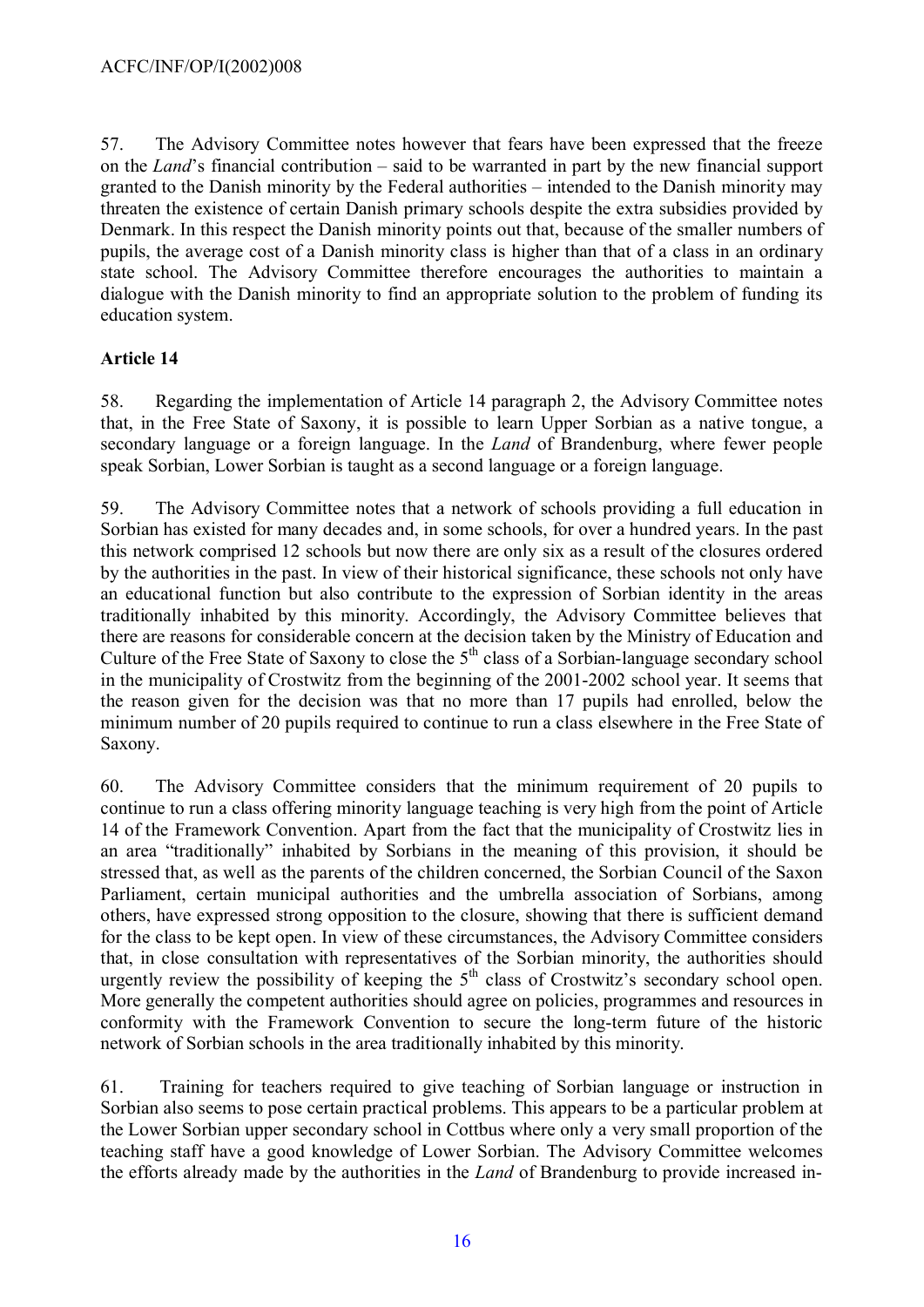service training for teachers and calls for these measures to continue. It also notes that the authorities of the *Land* of Brandenburg and the Free State of Saxony have agreed to centralise further training at the University of Leipzig from 2002 onwards and hence to end the existing further training at Potsdam University. While it welcomes the authorities' desire to co-ordinate their further training, the Advisory Committee feels nonetheless that it is important to take account of the concerns expressed by certain representatives of the Sorbian minority concerning the clear need for Leipzig University to provide adequate training in Lower Sorbian as well.

62. As regards the teaching of Frisian, the Advisory Committee notes that the representatives of this minority consider that the current situation is unsatisfactory. It seems that there are no Frisian schools and that the few hours of Frisian that are taught in state schools are mainly due to the initiative of volunteers. The Advisory Committee considers therefore that the authorities should examine, in consultation with representatives of the Frisian minority, ways of developing and financing more teaching hours of the Frisian language, also at levels beyond primary school.

## **Article 15**

63. Noting significant differences between national minorities in this respect, the Advisory Committee nevertheless welcomes the various institutional mechanisms intended to facilitate the effective participation of persons belonging to national minorities in public affairs. This is the case *inter alia* of the exemption, for political parties representing national minorities, from the 5% threshold applied in elections to the *Bundestag* and to the parliaments of the *Länder* of Brandenburg and Schleswig-Holstein. Although the Danish minority no longer has a member in the *Bundestag*, the Advisory Committee is pleased to note that a consultative committee for Danes has been set up to offset this lack of direct parliamentary representation. This committee enables the Danish minority to maintain direct links with the Federal authorities.

64. Steps such as the setting up of councils for Sorbian affairs elected from the parliaments of the *Land* of Brandenburg and the Free State of Saxony for the full term of the parliament also contribute to increased participation by national minorities. The same applies for the appointment of a Commissioner for the border region of the *Land* of Schleswig-Holstein, who gives advice to the Minister-President of the *Land* on all matters relating to the Danish minority, the Frisians and the Roma/Sinti. Commissioners for Sorbian affairs have also been appointed by several municipalities in the areas traditionally inhabited by Sorbians and some of these even work on a voluntary basis. The role of these Commissioners is crucial and it is important that the authorities provide them with all the support they need to carry out their duties properly.

65. The Advisory Committee notes that the Sorbian minority has a specific body which helps it to enhance its participation in cultural, social and economic life. Funding for this institution, called the Foundation for Sorbian people, is provided jointly by the Federal state, the *Land* of Brandenburg and the Free State of Saxony. The Advisory Committee considers that this institution makes a highly positive contribution in that it provides a fine example of good cooperation between the Federal authorities and the *Länder* for the benefit of national minorities (see also the comments under Article 5). Seen in this light, it could provide a worthwhile model for other minorities who do not as yet have such a body. The Advisory Committee notes nonetheless that only 6 of the 15 members of the Foundation's governing board are representatives of the Sorbian minority – the others belong to the majority. The Sorbian members therefore represent less than half of the board and have no right of veto, even on fundamental issues. The Advisory Committee considers that the authorities could examine ways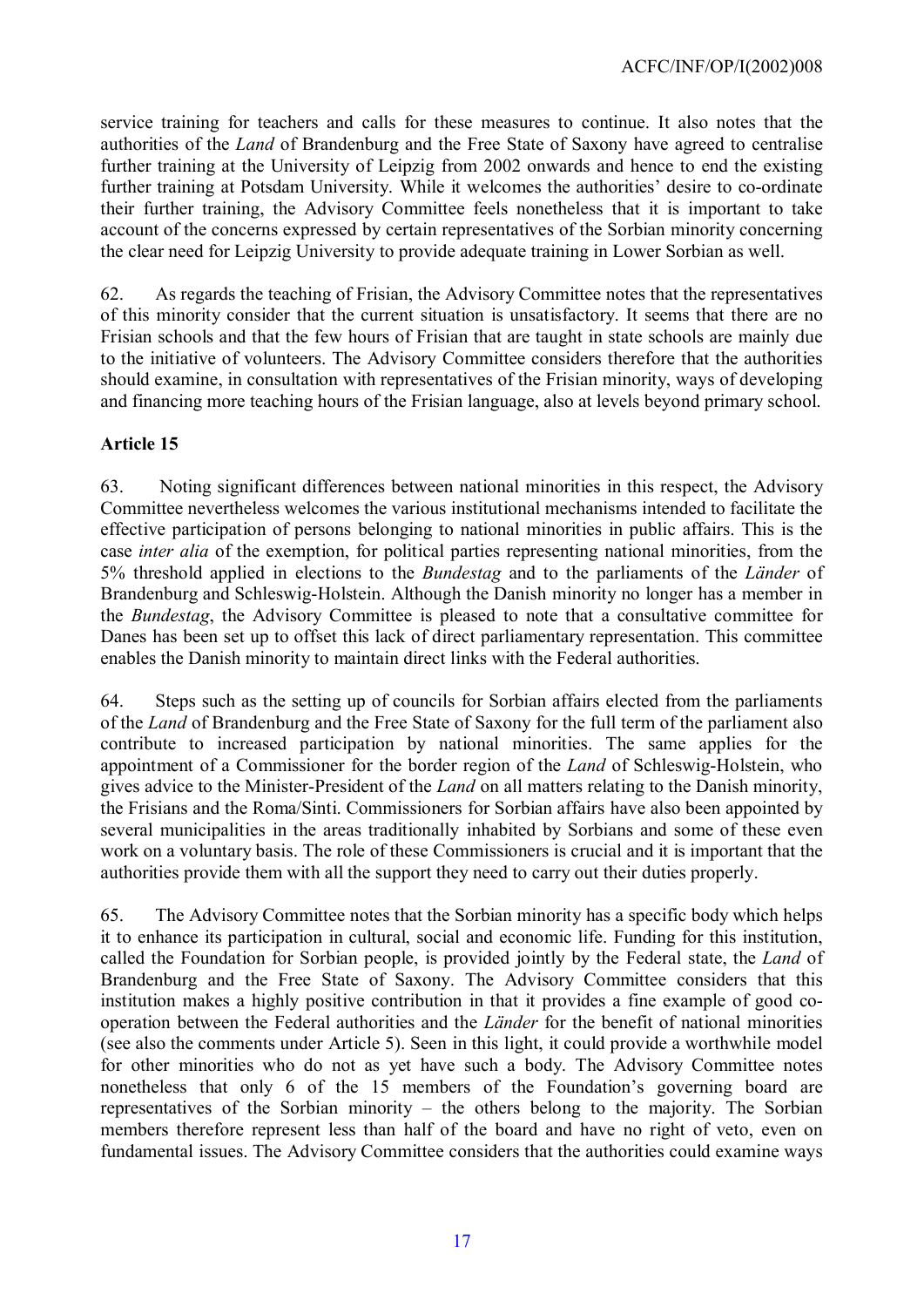of strengthening the representation of the Sorbian minority in the functioning of the Foundation and in other fora.

66. The Advisory Committee is concerned that substantial efforts need to be made to ensure the effective participation of the Roma/Sinti minority, particularly in economic, social and cultural life and that these measures are carefully monitored with the collection of relevant data for their impact in bringing full and effective equality (see also comments under Article 4). Numerous institutional means of participation have been set up for the Danish, Sorbian and Frisian minorities but this is not yet the case for the Roma/Sinti, although one of their organisations receives Federal funding. Although the Roma/Sinti minority is more geographically scattered than the others, the Advisory Committee is of the opinion that the German authorities should review this matter and consider how to set up much more appropriate structures by which the Roma/Sinti can be regularly consulted in all parts of the Federal State on matters concerning them.

# **Article 16**

67. The Advisory Committee's attention was drawn to the population displacement triggered by the dissolution of the municipality of Horno, inhabited in part by Sorbs, to allow lignite quarrying to continue in the region. This issue has been dealt with in the comments under Article 5.

# **Article 17**

68. The Advisory Committee notes a desire, on the part of the Danish minority for the many workers who cross the borders daily, for administrative formalities to be simplified and encourages the German authorities to review this matter.

69. Concerning artists resident in Denmark who perform for events organised by the Danish minority in Germany, the attention of the Advisory Committee was drawn by the Danish minority to some practical taxation difficulties. The Advisory Committee notes that the German authorities are aware of these difficulties and encourages them to continue talks with the Danish minority to solve them.

# **Article 18**

70. The Advisory Committee welcomes the fact that Germany has concluded bilateral agreements with many countries. The Advisory Committee also notes that Germany has encouraged regional cross-border co-operation as a means of increasing the protection of persons belonging to national minorities.

# **Article 19**

71. Based on the information currently at its disposal, the Advisory Committee considers that implementation of this article does not give rise to any specific observations.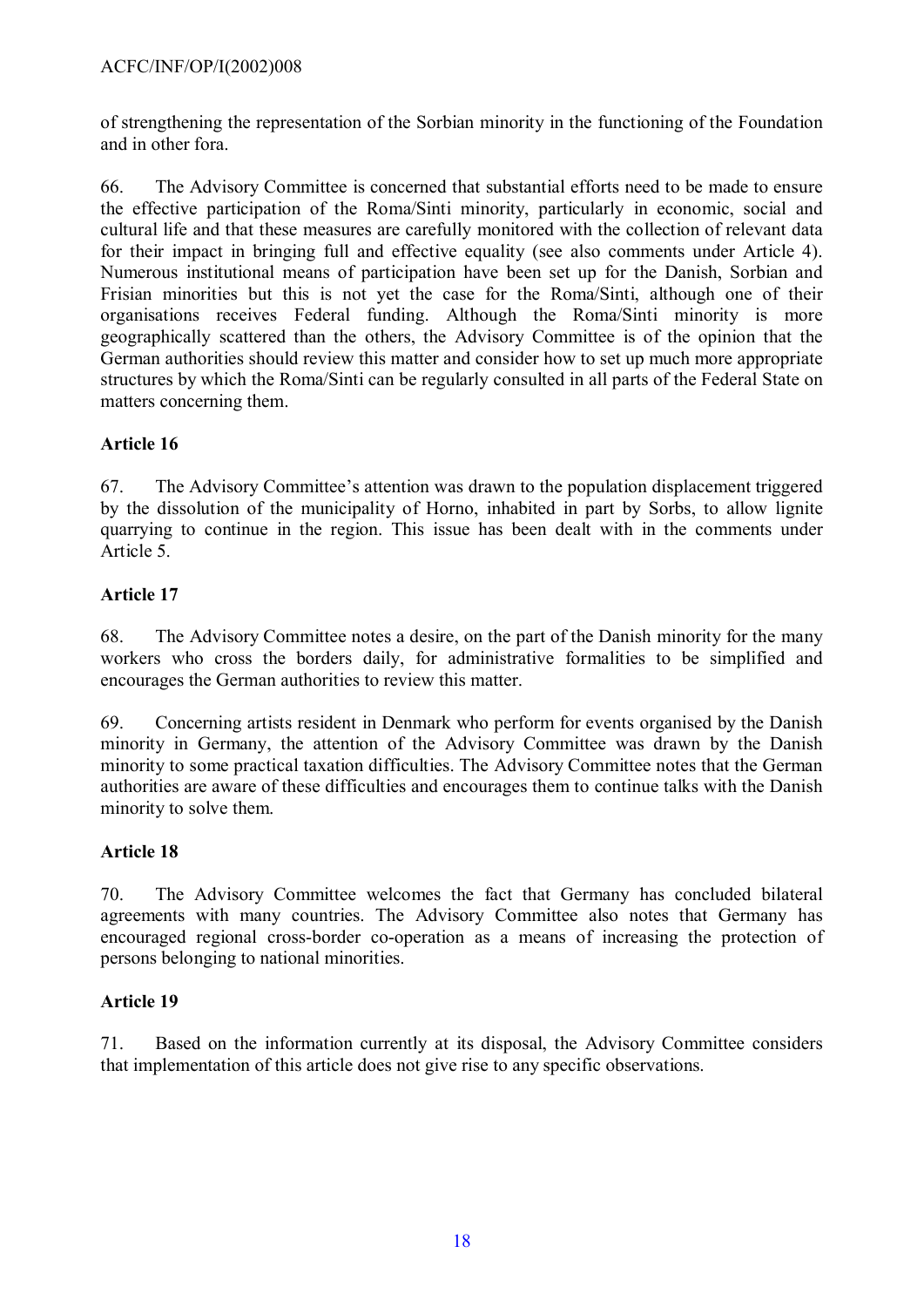## **IV. MAIN FINDINGS AND COMMENTS OF THE ADVISORY COMMITTEE**

72. The Advisory Committee believes that the main findings and comments contained below could be helpful in a continuing dialogue between the Government and national minorities, to which the Advisory Committee stands ready to contribute.

#### **In respect of Article 3**

73. The Advisory Committee *finds* that it would be possible to consider the inclusion of persons belonging to other groups in the scope of the Framework Convention on an article-byarticle basis and *considers* that Germany should consider the question in consultation with those concerned.

74. The Advisory Committee *finds* that there is reason for concern about the fact that police practice in Bavaria has permitted, until a recent decision, any suspect questioned by the police to be classified as belonging to an ethnic group without the person's permission and without this person even being informed, and that such a practice is not compatible with Article 3 of the Framework Convention. In general it *considers* that the Federal and *Länder* authorities should review the various methods of collecting criminal data of an ethnic nature in order to ensure that they are fully compliant with the principles laid down in Article 3 of the Framework **Convention** 

#### **In respect of Article 4**

75. The Advisory Committee *finds* that the lack of good statistical data makes it difficult for the German authorities to ensure that the full and effective equality of national minorities is promoted effectively, including as concerns the situation of the Roma/Sinti on the labour market. It *considers* that the authorities should seek means of obtaining more reliable statistical data on persons belonging to national minorities broken down by age, gender and location and in particular seek better to evaluate the socio-economic situation of the Roma/Sinti and, as appropriate, undertake measures in their favour to promote full and effective equality in the socio-economic field.

#### **In respect of Article 5**

76. The Advisory Committee *finds* that the present financial support system is perceived as very complicated by representatives of several national minorities because of the large number of authorities it involves. The Advisory Committee *considers* that Germany should seek, in cooperation with the national minorities concerned, to simplify and clarify the financial support system for minority languages and cultures.

77. The Advisory Committee *finds* that there is reason for deep concern about the forced dissolution of a municipality with Sorbian character aimed at allowing lignite quarrying to continue as such measures are likely to make the preservation of the Sorbian minority identity more difficult due to the population displacement involved. It *considers* that the German authorities should pay due heed to Article 5 of the Framework Convention when weighing any public interest against the legitimate aspirations of the Sorbian people to maintain their culture and preserve their identity so as to avoid such situations in the future.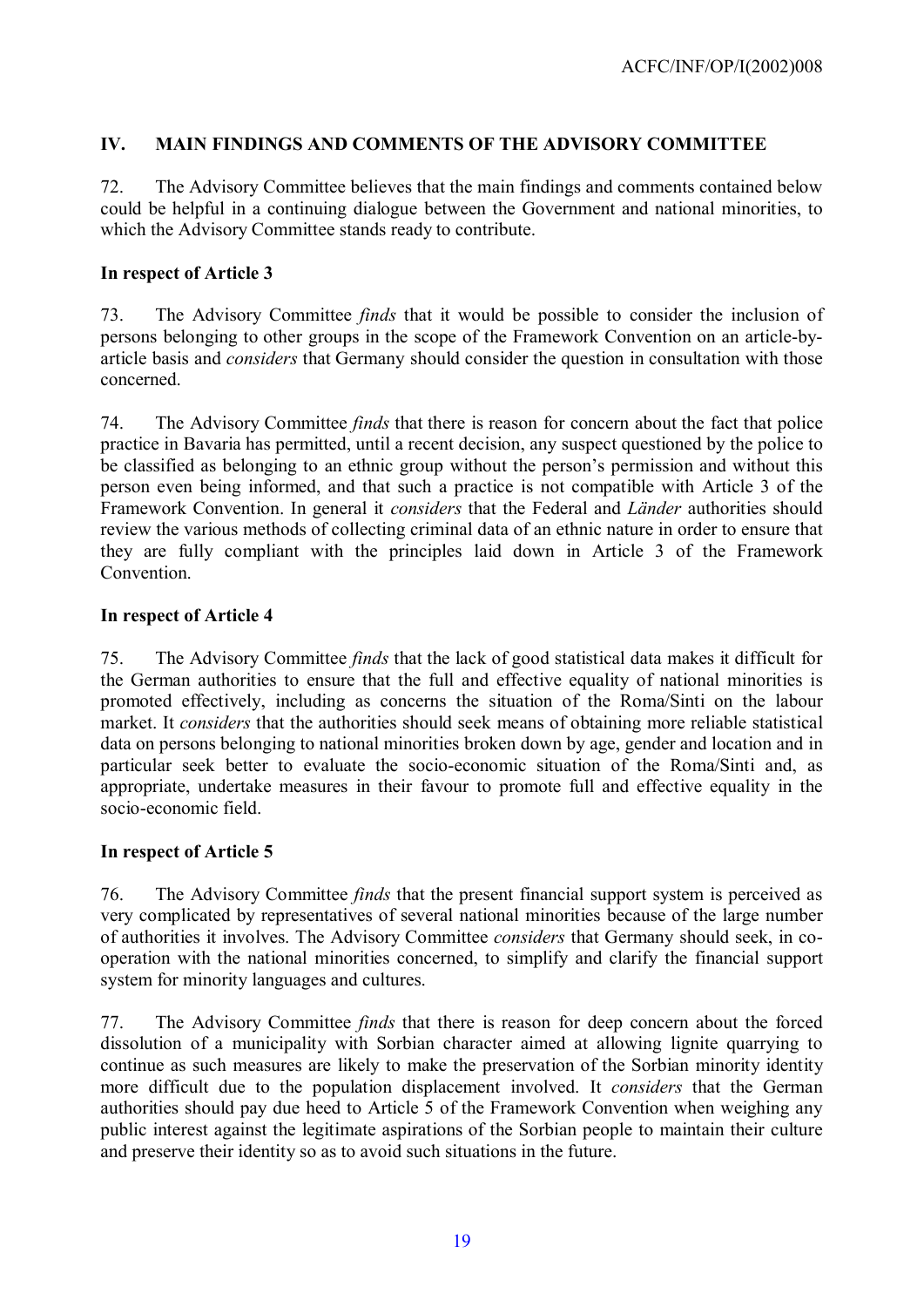## **In respect of Article 6**

78. The Advisory Committee *finds* that in general, with the exception of the Roma/Sinti who still report attitudes of rejection or hostility towards them, persons belonging to the Danish, Frisian and Sorbian minorities live in good harmony with their fellow citizens. It *considers* that the German authorities should intensify their efforts to enhance awareness of minority cultures in numerous areas, particularly in education.

79. The Advisory Committee *finds* that self-regulation in the German media does not seem to prevent certain newspapers, when reporting on criminal offences, from mentioning suspects' ethnic origin when they belong to the Roma/Sinti community, this information coming in some cases directly from police sources. The Advisory Committee *considers* that Germany should make sure the existing rules in this field are applied in practice by the competent authorities and encourage the media to follow their own rules of professional ethics and to review the effectiveness of complaints procedures they have established.

80. The Advisory Committee *finds* that children of Roma/Sinti, migrants and immigrants are over-represented at lower secondary schools and special schools for under-achievers and correspondingly under-represented at intermediate and grammar schools. It *considers* that this state of affairs merits close attention, in order to ensure that effective measures are taken to tackle these problems.

81. The Advisory Committee *finds* that the German authorities openly recognise the importance of the problem caused by the marked increase in the number of crimes of an extremist, xenophobic and anti-Semitic nature in 2000 compared with the previous year, those phenomena being apparently primarily targeted at non-citizens of non-European origin who live in Germany but sometimes also at certain Roma/Sinti. The Advisory Committee *considers* that the German Government should pursue and even strengthen its strategy of counter-measures.

82. The Advisory Committee *finds* that additional efforts are needed in terms of the integration policy for immigrants, *inter alia* in the field of equality of opportunity in education and language promotion. It *considers* that the German authorities should pay particular attention to analysing the reasons that may discourage some non-citizens from making greater use of the new possibilities of naturalisation, as the lack of German citizenship may constitute an obstacle to their fuller integration, including their participation in political life.

## **In respect of Article 9**

83. The Advisory Committee *finds* that apart from a pilot project, no television programmes are produced in Germany for the Danish minority, and only one private radio in Schleswig-Holstein broadcasts a daily news programme in Danish, although there is keen interest in such programmes among the Danish community. It therefore *considers* that the competent authorities should re-examine the Danish minority's needs in terms of radio and television programmes and the possibility of supporting the creation of programmes aimed specially at this minority.

84. The Advisory Committee *finds* that there are at present no television programmes in Frisian and the public radio *Norddeutscher Rundfunk* broadcasts only one three-minute programme per week in North Frisian, although the representatives of the Frisian minority expressed the desire to have more radio and television programmes in their language. The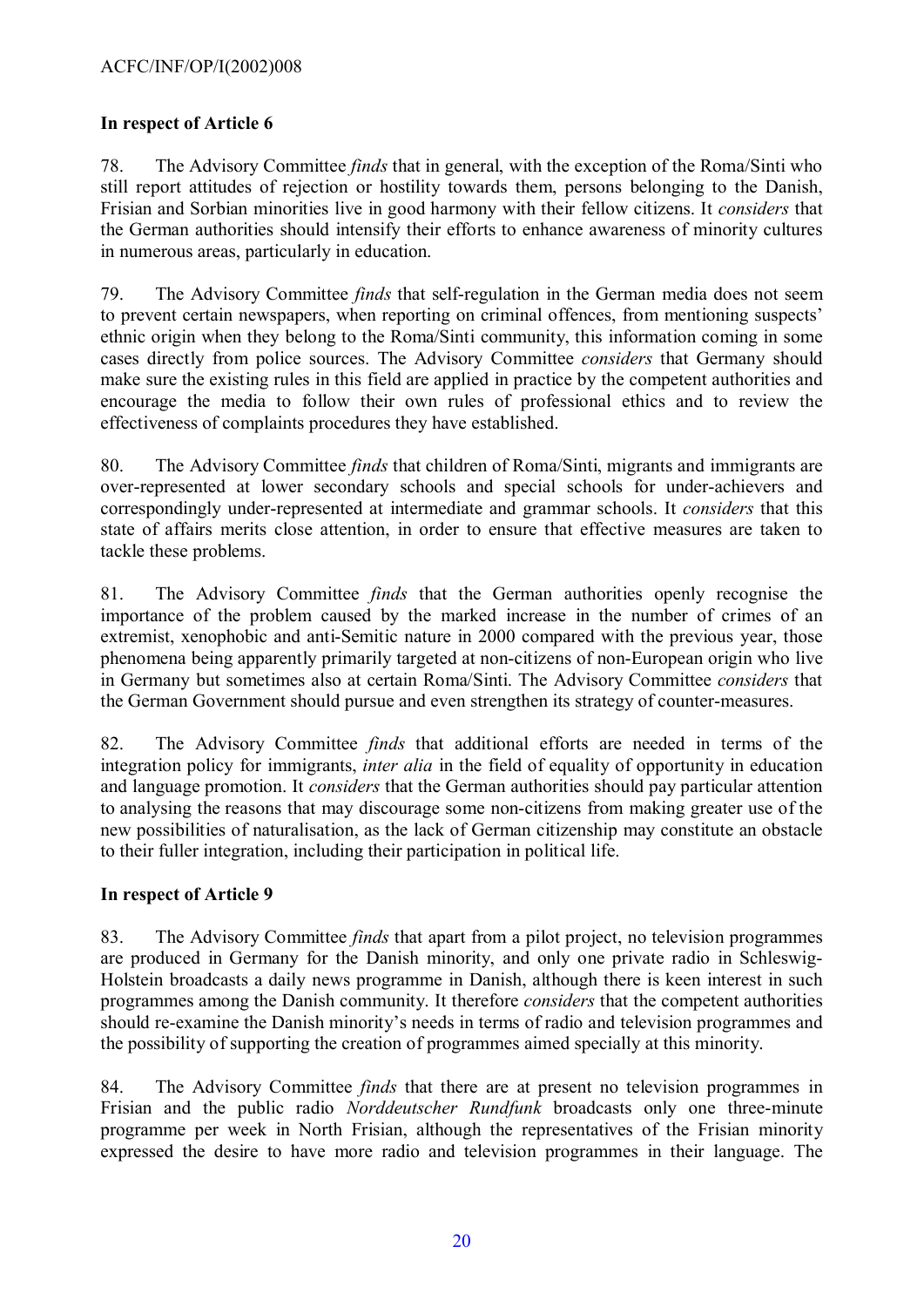Advisory Committee *considers* that the German authorities should envisage the possibility of increasing the presence of Frisian in the media.

## **In respect of Article 10**

85. The Advisory Committee *finds* that in the German-Sorbian areas, both German and Sorbian are allowed in relations with the administrations of the *Land* and local authorities but there appears to be shortcomings in the practical implementation of the relevant legal provisions, in particular in areas traditionally settled by the Sorbs in the Land of *Brandenburg*. The Advisory Committee *considers* that the German authorities should make sure that existing legal provisions concerning the use of Sorbian in official dealings are properly implemented in practice and remedy any shortcoming in this field.

## **In respect of Article 11**

86. The Advisory Committee *finds* that despite legal requirements to display topographical indications in the Sorbian language in areas traditionally inhabited by Sorbians, notably in the Land of *Brandenburg*, monolingual signs are only being replaced by bilingual ones at a very slow rate so that the whole operation could take several more years. The Advisory Committee *considers* that the German authorities should step up their efforts to speed up the full implementation of the legal provisions on bilingual signposting in areas traditionally inhabited by Sorbians.

## **In respect of Article 14**

87. The Advisory Committee *finds* that there are reasons for considerable concern at the decision taken by the Ministry of Education and Culture of the Free State of Saxony to close the 5<sup>th</sup> class of a Sorbian-language secondary school in the municipality of Crostwitz from the beginning of the 2001-2002 school year. It *considers* that the authorities should urgently review the possibility of keeping the 5th class of Crostwitz's secondary school open. More generally the competent authorities should agree on policies, programmes and resources in conformity with the Framework Convention to secure the long-term future of the historic network of Sorbian schools in the area traditionally inhabited by this minority.

88. The Advisory Committee *finds* that there appear to be no Frisian schools and only a few hours of Frisian taught in state schools, mainly due to the initiative of volunteers. The Advisory Committee *consider* that the authorities should examine, in consultation with representatives of the Frisian minority, ways of developing and financing more teaching hours of the Frisian language, also at levels beyond primary school.

# **In respect of Article 15**

89. The Advisory Committee *finds* that the Sorbian minority has a specific body - called the Foundation for Sorbian people - which helps it to enhance its participation in cultural, social and economic life and but notes that only 6 of the 15 members of the Foundation's governing board are representatives of the Sorbian minority, without any veto right. It *considers* that the authorities should examine ways of strengthening the representation of the Sorbian minority in the functioning of the Foundation and in other fora.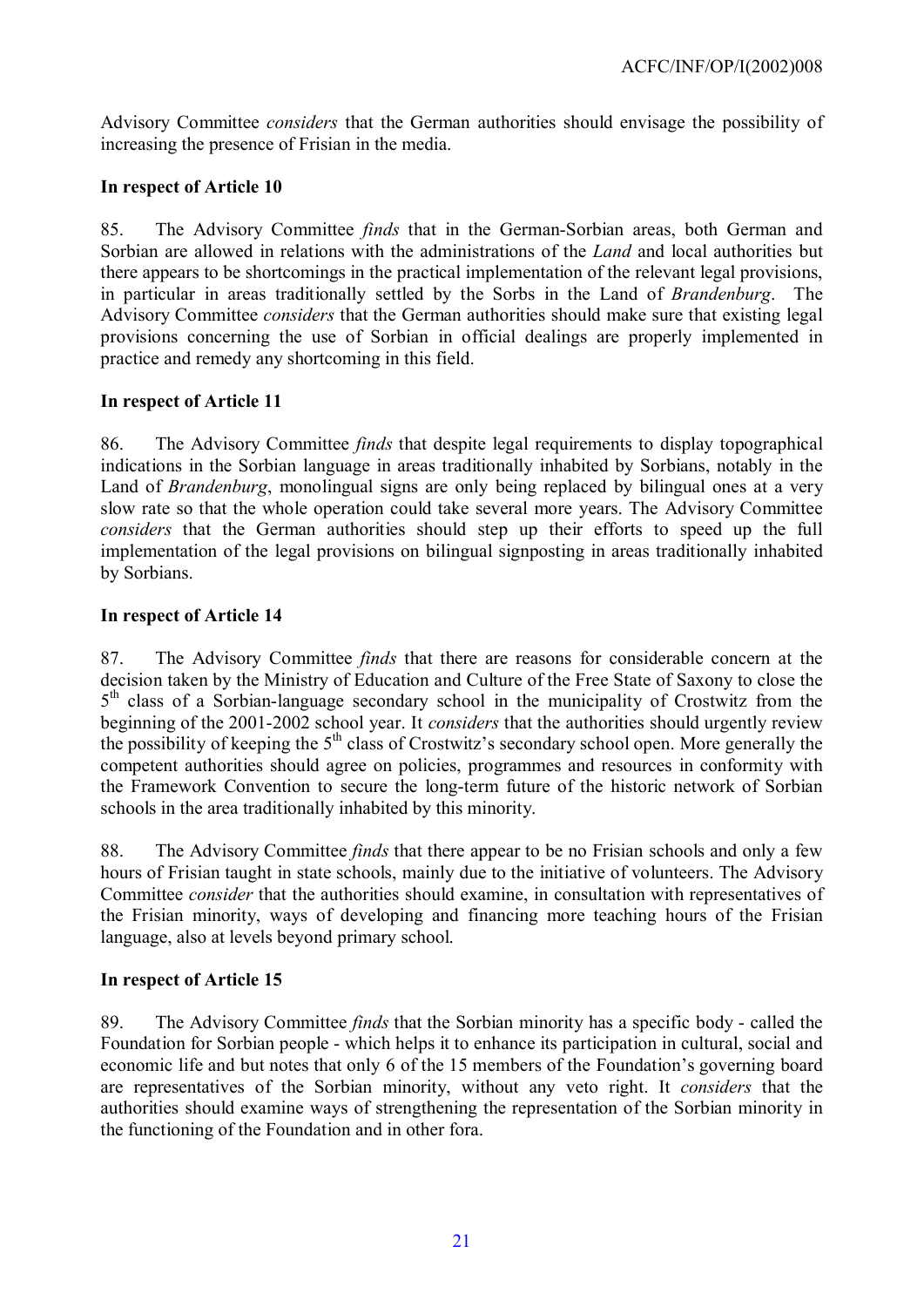90. The Advisory Committee *finds* that substantial efforts need to be made to ensure the effective participation of the Roma/Sinti minority, particularly in economic, social and cultural life. It *considers* that the German authorities should review this matter and consider how to set up much more appropriate structures by which the Roma/Sinti can be regularly consulted in all parts of the Federal State on matters concerning them.